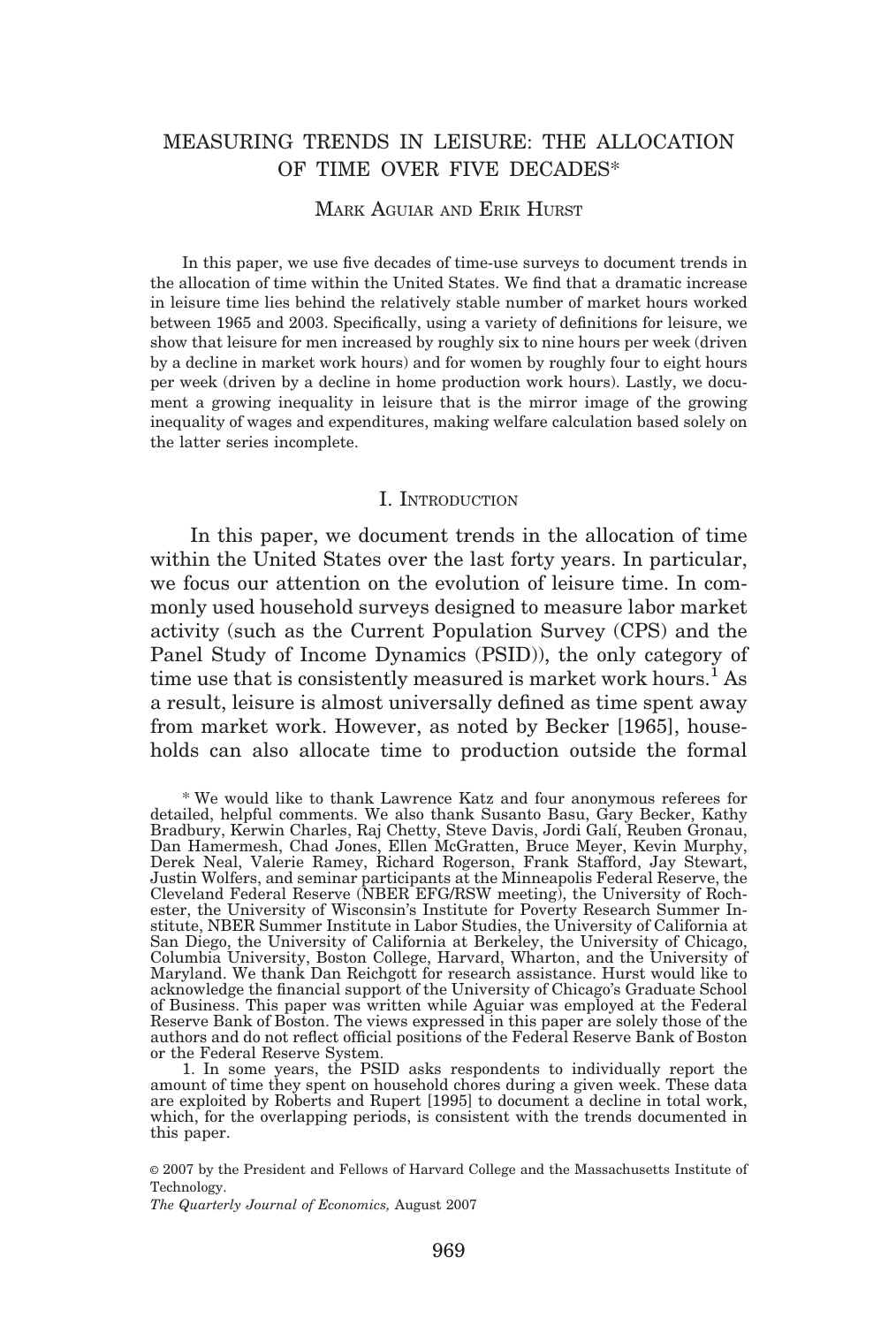market sector. To the extent that nonmarket (home) production is important and changing over time, changes in leisure time will be poorly proxied by changes in time spent away from market work. By linking five decades of detailed time-use surveys, we empirically draw the distinction between leisure and the complement of market work. In doing so, we document a set of facts about how home production and leisure have evolved for men and women of differing educational attainment during the last forty years.

The main empirical finding in this paper is that leisure time—measured in a variety of ways—has increased significantly in the United States between 1965 and 2003. When computing our measures of leisure, we separate out other uses of household time, including time spent in market work, time spent in nonmarket production, time spent obtaining human capital, and time spent in heath care. Given that some categories of time use are easier to categorize as leisure than others, we create four distinct measures of leisure. Our measures range from the narrow, which includes activities designed to yield direct utility, such as entertainment, socializing, active recreation, and general relaxation, to the broad, namely, time spent neither in market production nor in nonmarket production. While the magnitudes differ slightly, the conclusions drawn are similar across each of the leisure measures.

Using a narrow definition of leisure (our Leisure Measure 2), we find that leisure increased by 6.2 hours per week for men and by 4.9 hours per week for women between 1965 and 2003, adjusting for changing demographics. Interestingly, the decline in total work (the sum of total market work and total nonmarket work) was nearly identical for both men and women (8.3 and 7.8 hours per week, respectively). These declines in total work are large. To put things in perspective, in 1965 the average man spent sixtyone hours per week and the average women spent fifty-five hours per week in combined market and nonmarket work. The eightplus hour-per-week decline recorded between 1965 and 2003 therefore represents roughly 14 percent of the total work week in 1965.

The adjustments that allow for greater leisure while satisfying the time budget constraint differ between men and women. Men increased their leisure by allocating less time to the market sector, whereas leisure time for women increased simultaneously with time spent in market labor. The increased leisure for women was made possible by a more than ten-hour-per-week decline in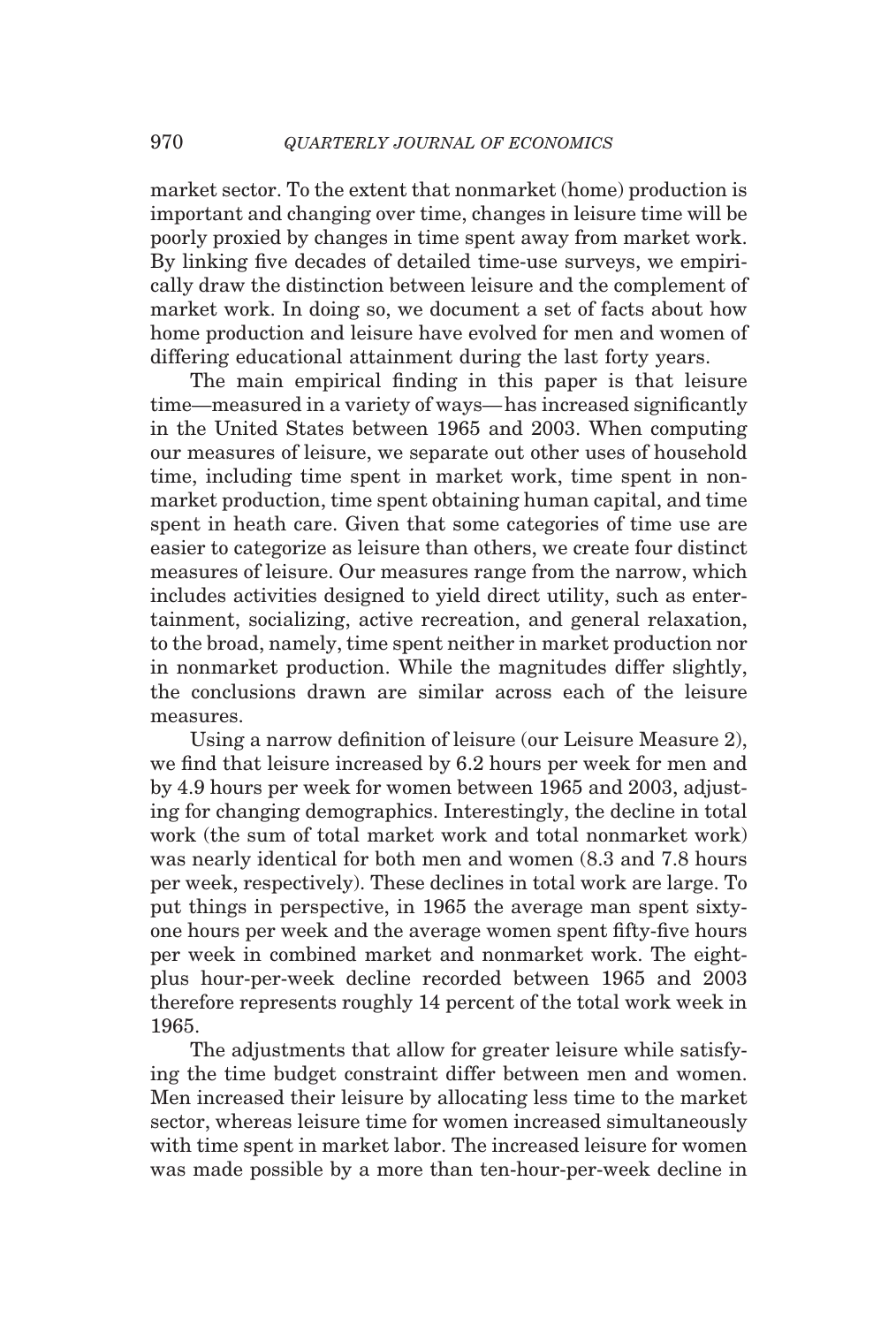the time allocated to home production. This decline more than offset their 3.8-hour-per-week increase in time spent in market work during this time period.<sup>2</sup>

We analyze trends in child care separately from trends in other types of home production. There is an increase of roughly two hours per week in reported time spent on child care in the 2003 survey relative to earlier surveys. In light of the conceptual difficulty in classifying whether time spent with children represents work or leisure, we treat child care as a separate category and then explore the robustness of our conclusions to a variety of different assumptions about how child care should be classified. The alternative classification of child care as work or leisure does not influence the overall trends through 1993, as the reported time spent in child care was essentially flat between 1965 and 1993. Moreover, the two-hour-per-week increase in child care between 1993 and 2003 is modest relative to the large changes in total work and leisure recorded between 1965 and 2003.

We also document a growing cross-sectional dispersion in time allocated to leisure. The gap between the 90th and 10th percentiles of the cross-sectional leisure distribution increased by fourteen hours per week between 1965 and 2003. Other measures tell a similar story of a growing dispersion in the consumption of leisure time. Some of this increase in dispersion we can link to the fact that less educated men and women experienced much greater increases in leisure compared to their more educated counterparts. For example, between 1965 and 2003, men with a high school diploma experienced an increase of 7.3 hours per week in our second narrowest leisure category while men with at least a bachelor's degree experienced no change. The relative growth of leisure favoring less-educated adults is consistent with the finding that low-wage workers have dramatically decreased their market work hours relative to high-wage workers over the last century (see Costa [2000]).

This divergence in leisure we document started during the last half of our sample. The increase in leisure between 1965 and 1985 was similar for respondents of different educational attainment. Post 1985, on the other hand, less-educated adults experienced significantly larger gains in leisure compared to those with a college education or more. The timing of the changing

2. All time trends discussed in this paper, unless otherwise noted, are adjusted for changing demographics. See Section II.A. for details.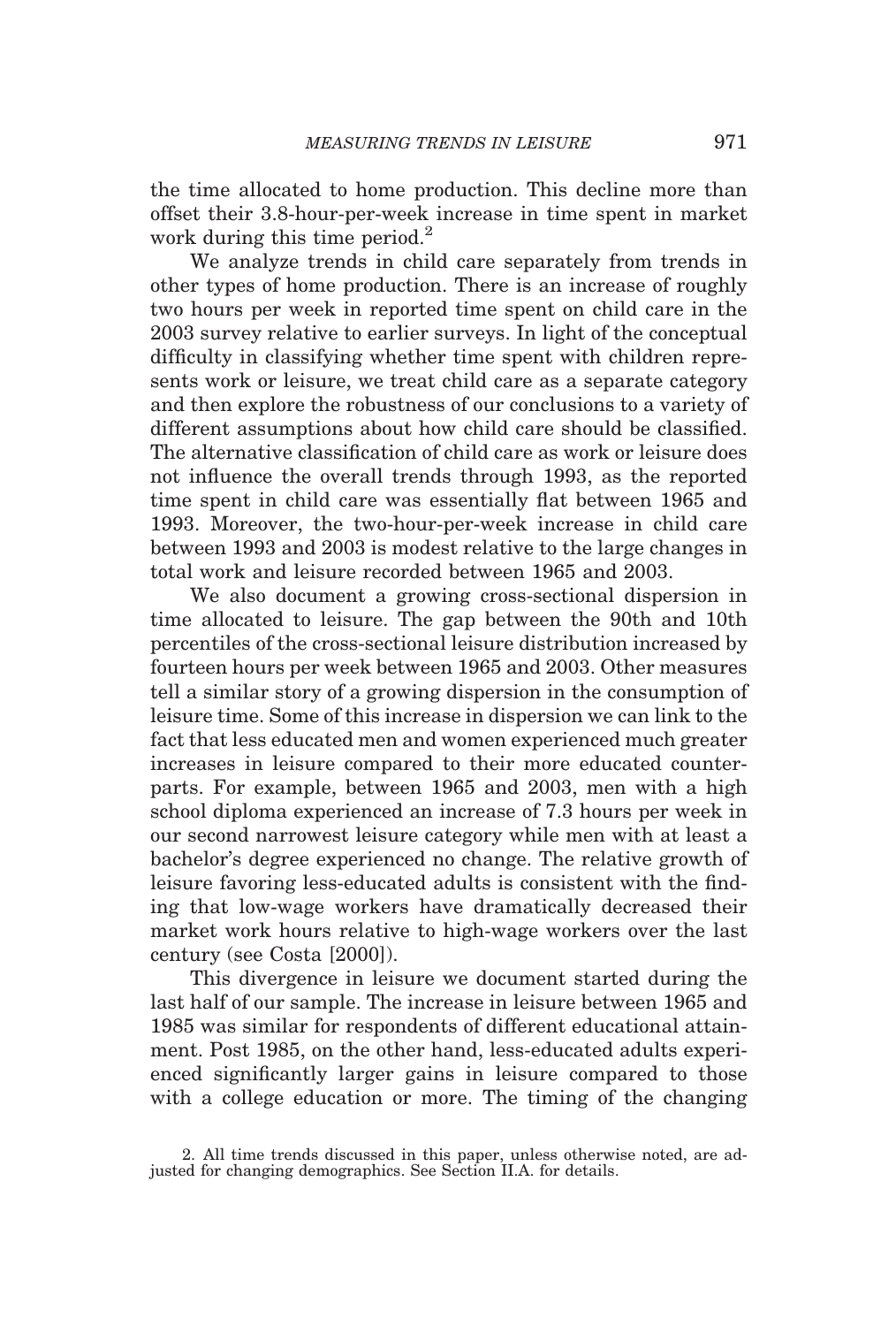inequality in leisure across education groups mirrors the well-documented timing of the changing inequality in wages and consumption (see Katz and Autor [1999] and Attanasio, Battistin, and Ichimura [2004] for wages and consumption, respectively).

We also document a significant dispersion of leisure *within* educational categories. Using the decomposition of Juhn, Murphy, and Pierce [1993], we show that the majority of the increase in the overall cross-sectional dispersion in leisure was due to forces other than observed demographics (including education). That is, while the growing leisure gap between educational groups is substantial, it is more than matched by the growing within-group dispersion.

Our work adds to the existing literature on measuring changes in the allocation of time. Three classic book-length references are Ghez and Becker [1975], Juster and Stafford [1985], and Robinson and Godbey [1999]. The latter is most closely related to our study. It uses the same time-use surveys we use from 1965, 1975, and 1985, as well as some additional time-use information from the early 1990s.<sup>3</sup> However, aside from examining trends over longer periods of time, our paper extends the literature by documenting and analyzing the growing dispersion in leisure. Moreover, we consider alternative leisure aggregates. Lastly, instead of reporting unconditional means, we report trends in time use adjusted for changing demographics. This is potentially important given the changes in the age distribution, fertility, family structure, and educational attainment that occurred during this time period. While the literature on the allocation of time is large, particularly in sociology, to the best of our knowledge, no other study combines the length of time series, the attention to cross-sectional dispersion (particularly post-1985), and the focus on different measures of leisure found in the current paper.

<sup>3.</sup> Juster and Stafford [1985] fully examined unconditional and conditional time use in the United States using the 1965 and 1975 time diaries. In the first edition of their book [1997], Robinson and Godbey extended the analysis of Juster and Stafford by examining the trends in time use across 1965, 1975, and 1985. In their second edition, Robinson and Godbey added a chapter entitled "A 1990s Update: Trends Since 1985." In that chapter, they briefly discuss how unconditional measures of time in the early 1990s compare with unconditional measures of time use from earlier decades. However, their discussion does not include the conditional time-use analysis that is done in this paper. See Schor [1992] for a popular, and controversial, study that draws different conclusions about the trends in leisure between the mid 1960s and the early 1980s.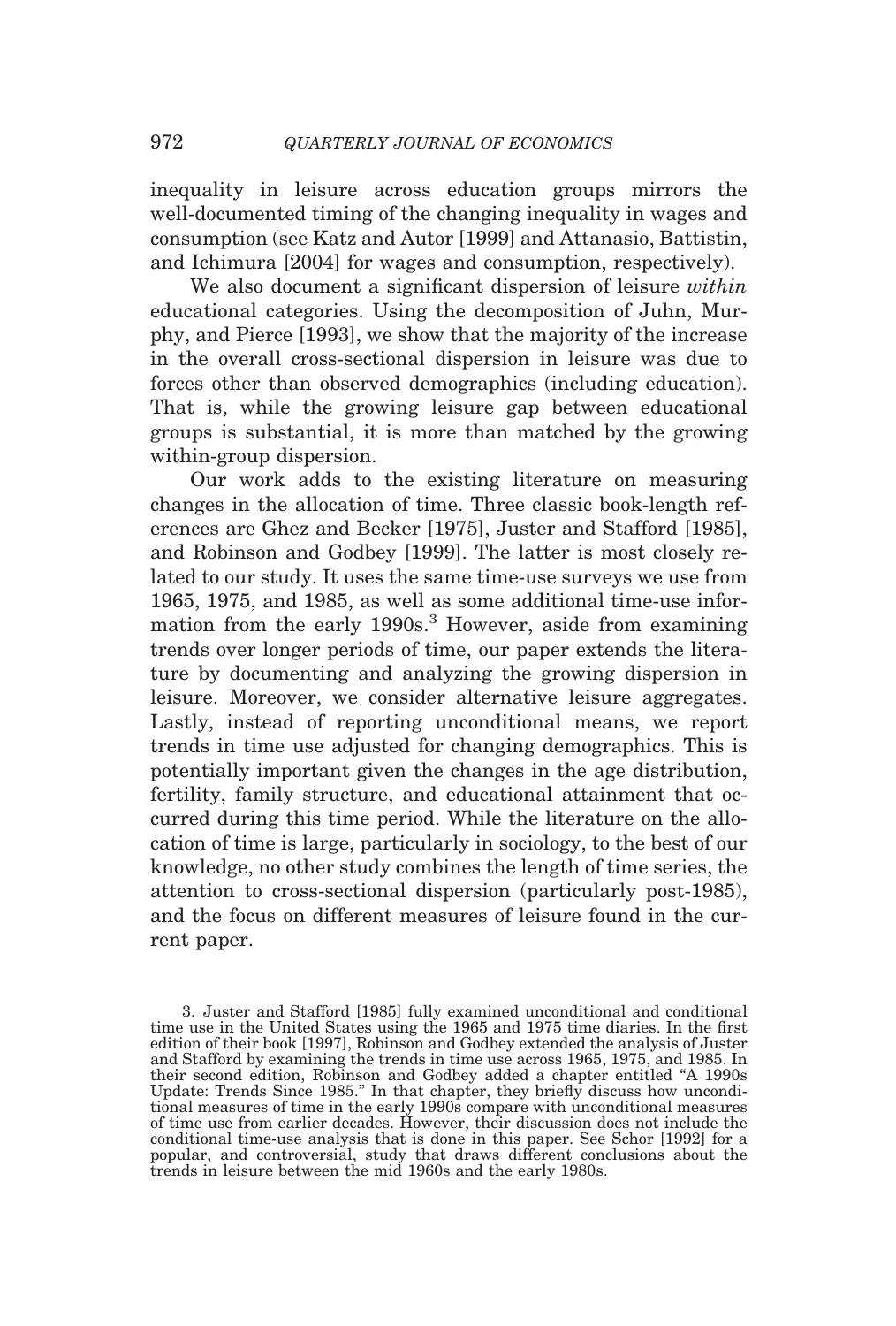#### II. EMPIRICAL TRENDS IN THE ALLOCATION OF TIME

### *II.A. Data*

To document the trends in the allocation of time over the last forty years, we link five major time-use surveys: 1965–1966 America's Use of Time; 1975–1976 Time Use in Economics and Social Accounts; 1985 Americans' Use of Time; 1992–1994 National Human Activity Pattern Survey; and the 2003 American Time Use Survey.<sup>4</sup> The data in the Appendix and Table I describe these surveys in detail. All data and programs used to create the results in this paper are available on the authors' websites. In this section, we characterize four major uses of time: market work, nonmarket production, child care, and leisure.

Our primary sample consists of respondents aged twenty-one through sixty-five who are neither students nor retirees.<sup>5</sup> We drop adults younger than twenty-one and adults older than sixtyfive (as well as students and early retirees) to minimize the role of time allocation decisions that have a strong intertemporal component, such as education and retirement. Moreover, the 1965 time-use survey excludes households with heads who are either retired or over the age of sixty-five. We drop these households from subsequent surveys to ensure a consistent sample. Additionally, the 1965, 1975, and 1985 time-use surveys exclude individuals under the age of eighteen or nineteen from their samples.<sup>6</sup>

We report trends over the last forty years holding constant the demographic composition of the sample. Specifically, we divide the sample into demographic cells defined by five age groups  $(21-29, 30-39, 40-49, 50-59, 60-65)$ , four education categories (less than high school, high school, some college, and college

6. The inclusion or exclusion of students from our sample makes little difference to our results. See Aguiar and Hurst [2006] for trends in time use using an otherwise identical sample which also includes students.

<sup>4.</sup> Because of our reliance on time-use surveys, our paper does not address time allocation before 1965, the year of the first large-scale, nationally representative time-diary survey for which micro data are available. Lebergott [1993] is a standard reference for household time use during the early twentieth century.

<sup>5.</sup> As opposed to measuring changes in the allocation of time *per adult*, as we do, Ramey and Francis [2006] measure changes in the allocation of time *per capita*. Given that the share of children in the population has declined sharply during the last forty years, including children in the per capita measure augments the increase (or mitigates the decrease) for activities that children spend less time doing than adults, such as home production and market work. Conversely, given that children have much more free time than adults, any upward trend in leisure per adult that occurred during the last forty years will be reduced in per capita terms.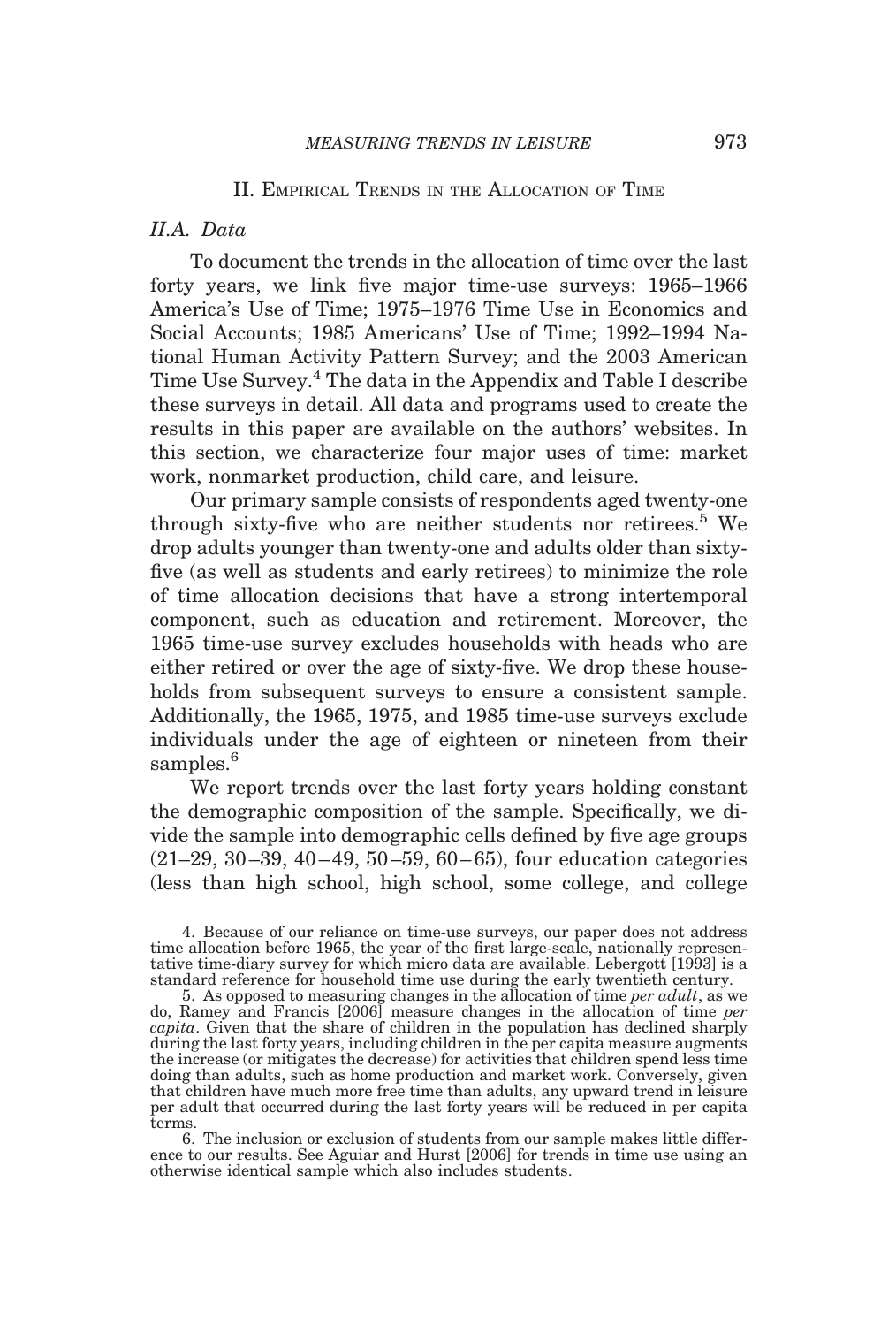|                                         |                         |                       |       | individuals between the ages of twenty-one and sixty-five (inclusive). We also restrict the sample to include only those individuals who had time diaries that summed to a complete<br>Analysis sample refers to the number of observations from each survey that we use in our main empirical analysis. We restrict the sample to include only nonretired, nonstudent |                                 |                             |
|-----------------------------------------|-------------------------|-----------------------|-------|------------------------------------------------------------------------------------------------------------------------------------------------------------------------------------------------------------------------------------------------------------------------------------------------------------------------------------------------------------------------|---------------------------------|-----------------------------|
|                                         |                         |                       |       | individual's last CPS survey. Conducted by the U.S. Bureau<br>Survey is conducted approximately three months after the<br>existing sample of the Current Population Survey (CPS).<br>of Labor Statistics.                                                                                                                                                              | December<br>2003                | Use Survey                  |
| 406                                     | individuals<br>15,091   | individuals<br>20,720 | Σ°    | Nationally representative. Participants are drawn from the<br>Environmental Protection Agency.                                                                                                                                                                                                                                                                         | $2003 -$<br>January             | American Time<br>Survey     |
|                                         | individuals             | individuals           |       | telephones. Conducted by the Survey Research Center at<br>the University of Maryland. Sponsored by the U.S.                                                                                                                                                                                                                                                            | Summer<br>1994                  | Activity<br>Pattern         |
| 91                                      | 5,347                   | 9,383                 | Χo    | Nationally representative with respect to households with<br>Conducted by the Survey Research Center at the<br>University of Maryland.                                                                                                                                                                                                                                 | December<br>Fall 1992 -<br>1985 | National Human              |
| 88                                      | individuals<br>3,168    | individuals<br>4,939  | Σó    | Nationally representative with respect to adults over the age<br>of 18 living in homes with at least one telephone.                                                                                                                                                                                                                                                    | $1985 -$<br>January             | Americans' Use<br>of Time   |
|                                         |                         |                       |       | Conducted by the Survey Research Center at the<br>University of Michigan.                                                                                                                                                                                                                                                                                              | 1976                            | Accounts<br>Social          |
| 78                                      | individuals<br>1,673    | individuals<br>2,406  | Yes   | Nationally representative excluding households on military<br>bases. Surveys both spouses if a spouse is present.                                                                                                                                                                                                                                                      | Fall 1975 -<br>Summer           | Economic and<br>Time Use in |
|                                         |                         |                       |       | the Survey Research Center at the University of Michigan.<br>sampled individuals in Jackson, Michigan. Conducted by<br>that was nationally representative and one which over-                                                                                                                                                                                          | Spring<br>1966                  |                             |
| 95                                      | individuals<br>1,854    | individuals<br>2,001  | ž     | Individuals aged 19-65. One person in family must have been<br>employed during previous 12 months. Two samples: one                                                                                                                                                                                                                                                    | Fall 1965<br>and                | Americans' Use<br>of Time   |
| categories<br>Number<br>of time-<br>use | sample size<br>Analysis | Total sample<br>size  | Panel | Sample coverage                                                                                                                                                                                                                                                                                                                                                        | coverage<br>Survey              | Survey                      |

DESCRIPTION OF TIME-USE SURVEYS TIME-USE SURVEYS TABLE I TABLE I DESCRIPTION OF

## 974 *QUARTERLY JOURNAL OF ECONOMICS*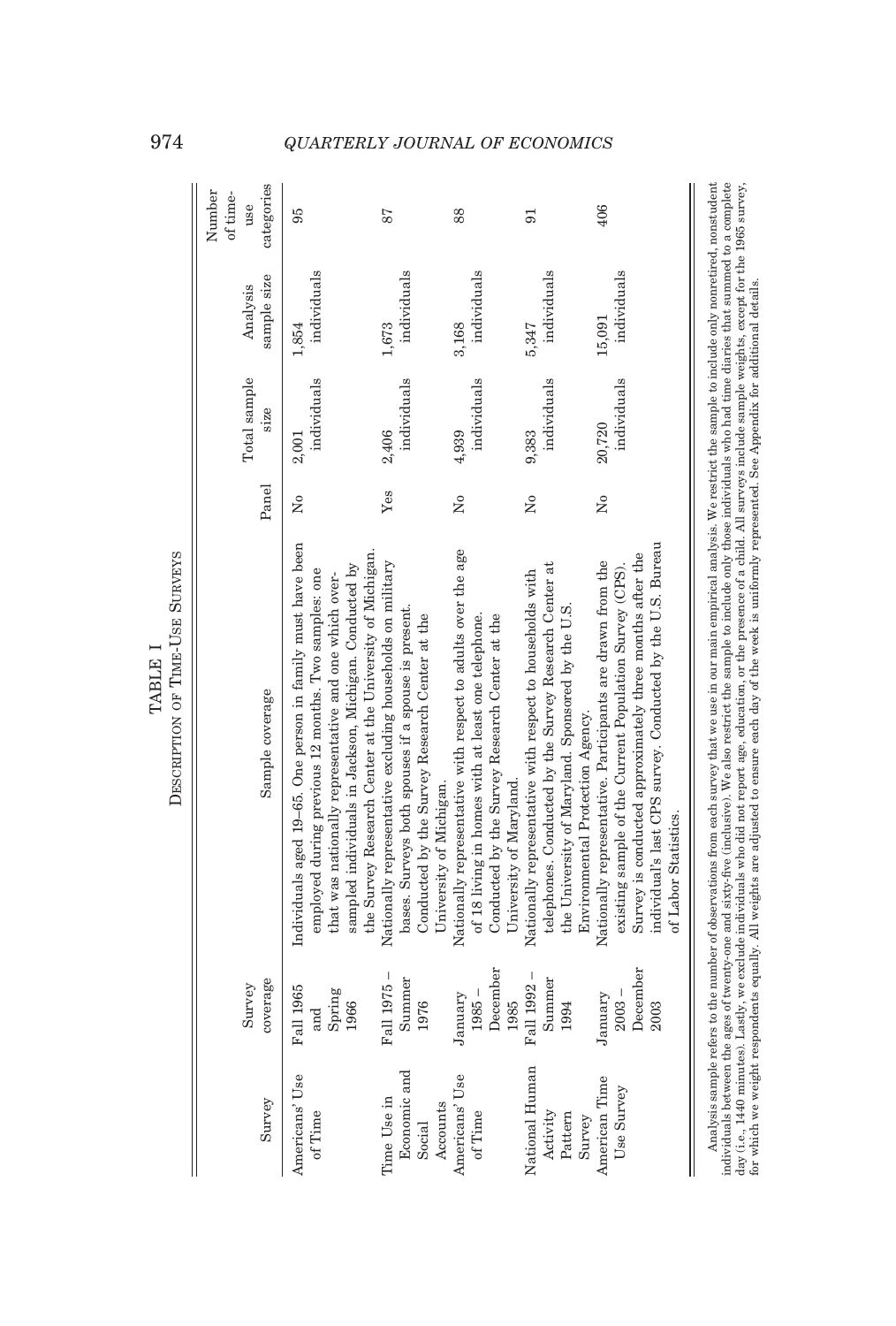degree or more), two sex categories, and whether or not there is a child present in the household. We do not create separate cells distinguishing child status for respondents aged sixty to sixty-five due to the small number that have children present in the home. This division yields seventy-two demographic cells. Note that due to the limited demographics in the 1993 survey, we cannot create consistent cells for the full sample based on marital status, the number of children in the household, or the age of the children. However, we discuss later the robustness of our results when we exclude the 1993 survey and create cells in the remaining years that also differentiate respondents by marital status, the number of children, and the age of the children. Previewing these results, conditioning on these additional controls has a minimal effect on the trends documented in Tables II and III.

To calculate the constant weights used for our demographic adjustments, we pool together all of our time use data sets and compute the percentage of the population that resides in each demographic cell. These weights are denoted by the  $72\times1$  vector *W*. <sup>7</sup> Following Katz and Murphy [1992], we use these fixed weights to calculate weighted means for each activity in each year. Specifically, if  $Y_{it}$  is the 72×1 vector of cell means for activity *j* in year *t*, we calculate the demographically adjusted average time spent in activity *j* in year *t* as  $W'Y_{jt}$ . Means for subsamples based on sex and education are calculated in a similar manner with the weights scaled to sum to one. Unless otherwise stated, all magnitudes reported in the paper are for constant demographic weights.<sup>8</sup> However, in Section II.G we address how much of the unconditional trends in time use can be explained by changing demographics.

The demographic adjustment is necessary given the significant demographic changes in the United States over the last forty years. Since 1965, the average American has aged, become more

8. See Aguiar and Hurst [2006] for time trends of key activities without adjustment for demographics.

<sup>7.</sup> When pooling the surveys together to compute the percent of the population in each of our cells, we used the weights provided by the surveys to ensure the data is representative of the total population. Furthermore, we adjusted these weights so that each day of the week and each survey are equally represented in the overall sample. Given the smaller sample sizes in the early time-use surveys, we do not create our demographic cells so that they are day-of-week specific, leaving open the possibility that days of the week are not uniformly distributed within individual demographic cells. However, in a robustness exercise, we have differentiated respondents by demographics as well as by whether their diary was completed on a weekend or a weekday. These results, reported in the robustness Appendix available on our websites, were nearly identical to those reported below.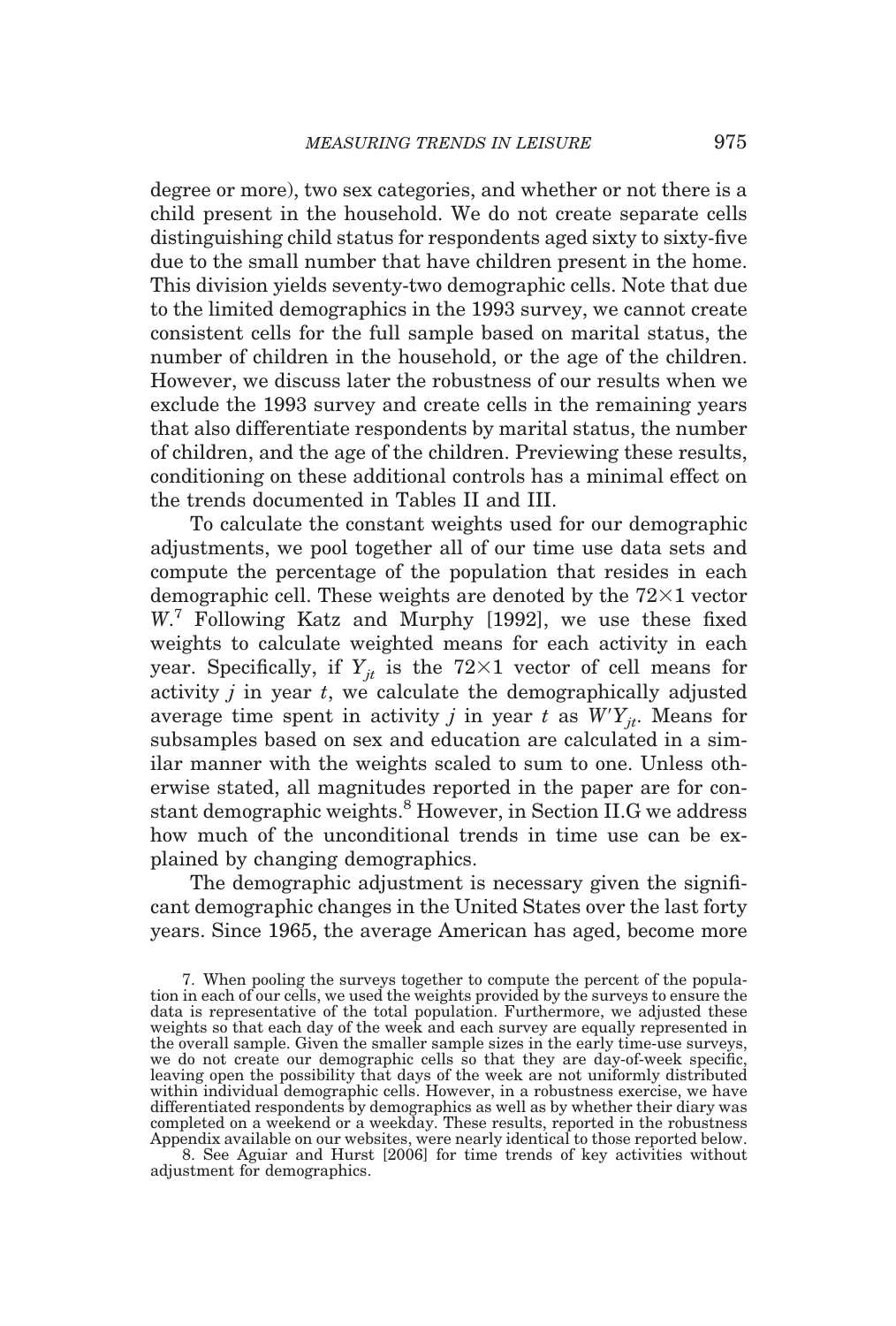|                                       |       |          |       | work over time |       | Average hours per week spent in market and nonmarket |
|---------------------------------------|-------|----------|-------|----------------|-------|------------------------------------------------------|
| Time-use category<br>(hours per week) | 1965  | 1975     | 1985  | 1993           | 2003  | Difference:<br>2003-1965                             |
| Panel 1: Full sample                  |       |          |       |                |       |                                                      |
| Core market work                      | 29.63 | 28.79    | 27.74 | 29.93          | 28.63 | $-1.00$                                              |
| Total market work                     | 35.98 | 33.79    | 32.67 | 33.22          | 31.71 | $-4.27$                                              |
| Core nonmarket work                   | 13.02 | 11.34    | 10.82 | 8.75           | 8.66  | $-4.35$                                              |
| Obtaining goods and services/         |       |          |       |                |       |                                                      |
| shopping                              | 6.18  | 5.40     | 5.84  | 5.20           | 5.19  | $-0.99$                                              |
| Total nonmarket work                  | 22.09 | 20.15    | 21.00 | 18.40          | 18.31 | $-3.78$                                              |
| Child care: primary                   | 2.82  | 2.37     | 2.73  | 2.30           | 3.72  | 0.90                                                 |
| Child care: educational               | 0.35  | 0.41     | 0.38  | 0.25           | 0.72  | 0.38                                                 |
| Child care: recreational              | 0.51  | 0.33     | 0.53  | 0.56           | 1.06  | 0.55                                                 |
| Child care: total                     | 3.67  | $3.11\,$ | 3.64  | 3.11           | 5.50  | 1.83                                                 |
| Total market work + total             |       |          |       |                |       |                                                      |
| nonmarket work                        | 58.07 | 53.94    | 53.67 | 51.61          | 50.02 | $-8.05$                                              |
| Total market work + nonmarket         |       |          |       |                |       |                                                      |
| work + child care                     | 61.74 | 57.05    | 57.31 | 54.73          | 55.53 | $-6.21$                                              |
| Underlying sample size                | 1854  | 1673     | 3168  | 5347           | 15091 |                                                      |
| Panel 2: Men                          |       |          |       |                |       |                                                      |
| Core market work                      | 42.09 | 39.80    | 36.86 | 38.52          | 35.54 | $-6.55$                                              |
| Total market work                     | 51.58 | 46.53    | 43.35 | 42.74          | 39.53 | $-12.05$                                             |
| Core nonmarket work                   | 1.96  | 2.01     | 3.82  | 2.90           | 3.40  | 1.44                                                 |
| Obtaining goods and services/         |       |          |       |                |       |                                                      |
| shopping                              | 4.85  | 4.44     | 4.59  | 3.83           | 4.34  | $-0.51$                                              |
| Total nonmarket work                  | 9.67  | 10.85    | 13.96 | 12.44          | 13.43 | 3.75                                                 |
| Child care: primary                   | 0.77  | 1.06     | 1.04  | 0.90           | 1.89  | 1.12                                                 |
| Child care: educational               | 0.12  | 0.15     | 0.17  | 0.17           | 0.43  | 0.31                                                 |
| Child care: recreational              | 0.54  | 0.19     | 0.44  | 0.39           | 0.92  | 0.38                                                 |
| Child care: total                     | 1.44  | 1.40     | 1.66  | 1.47           | 3.24  | 1.80                                                 |
| Total market work + total             |       |          |       |                |       |                                                      |
| nonmarket work                        | 61.25 | 57.38    | 57.32 | 55.18          | 52.96 | $-8.29$                                              |
| Total market work + nonmarket         |       |          |       |                |       |                                                      |
| work $+$ child care                   | 62.69 | 58.78    | 58.97 | 56.65          | 56.20 | $-6.49$                                              |
| Sample size                           | 833   | 756      | 1412  | 2483           | 6699  |                                                      |
| Panel 3: Women                        |       |          |       |                |       |                                                      |
| Core market work                      | 18.83 | 19.24    | 19.84 | 22.49          | 22.65 | 3.82                                                 |
| Total market work                     | 22.45 | 22.74    | 23.41 | 24.97          | 24.93 | 2.48                                                 |
| Core nonmarket work                   | 22.61 | 19.43    | 16.89 | 13.83          | 13.23 | $-9.38$                                              |
| Obtaining goods and services/         |       |          |       |                |       |                                                      |
| shopping                              | 7.33  | 6.23     | 6.92  | 6.38           | 5.93  | $-1.40$                                              |
| Total nonmarket work                  | 32.86 | 28.21    | 27.10 | 23.56          | 22.55 | $-10.31$                                             |
| Child care: primary                   | 4.59  | 3.51     | 4.20  | 3.52           | 5.30  | 0.71                                                 |
| Child care: educational               | 0.54  | 0.64     | 0.56  | 0.32           | 0.98  | 0.44                                                 |
| Child care: recreational              | 0.48  | 0.45     | 0.60  | 0.70           | 1.18  | 0.71                                                 |
| Child care: total                     | 5.60  | 4.60     | 5.36  | 4.54           | 7.46  | 1.86                                                 |
| Total market work + total             |       |          |       |                |       |                                                      |
| nonmarket work                        | 55.31 | 50.95    | 50.51 | 48.52          | 47.48 | $-7.83$                                              |
| Total market work + nonmarket         |       |          |       |                |       |                                                      |
| work $+$ child care                   | 60.91 | 55.55    | 55.87 | 53.06          | 54.94 | $-5.97$                                              |
| Sample size                           | 1,021 | 917      | 1.756 | 2.864          | 8.392 |                                                      |

TABLE II HOURS PER WEEK SPENT IN MARKET AND NONMARKET WORK OVER TIME FOR FULL SAMPLE, MEN, AND WOMEN

All means are calculated using fixed demographic weights, as described in the text. See Table IX and text for category definitions. The sample restrictions are described in the footnote to Table I.

 $\overline{\phantom{a}}$ 

 $=$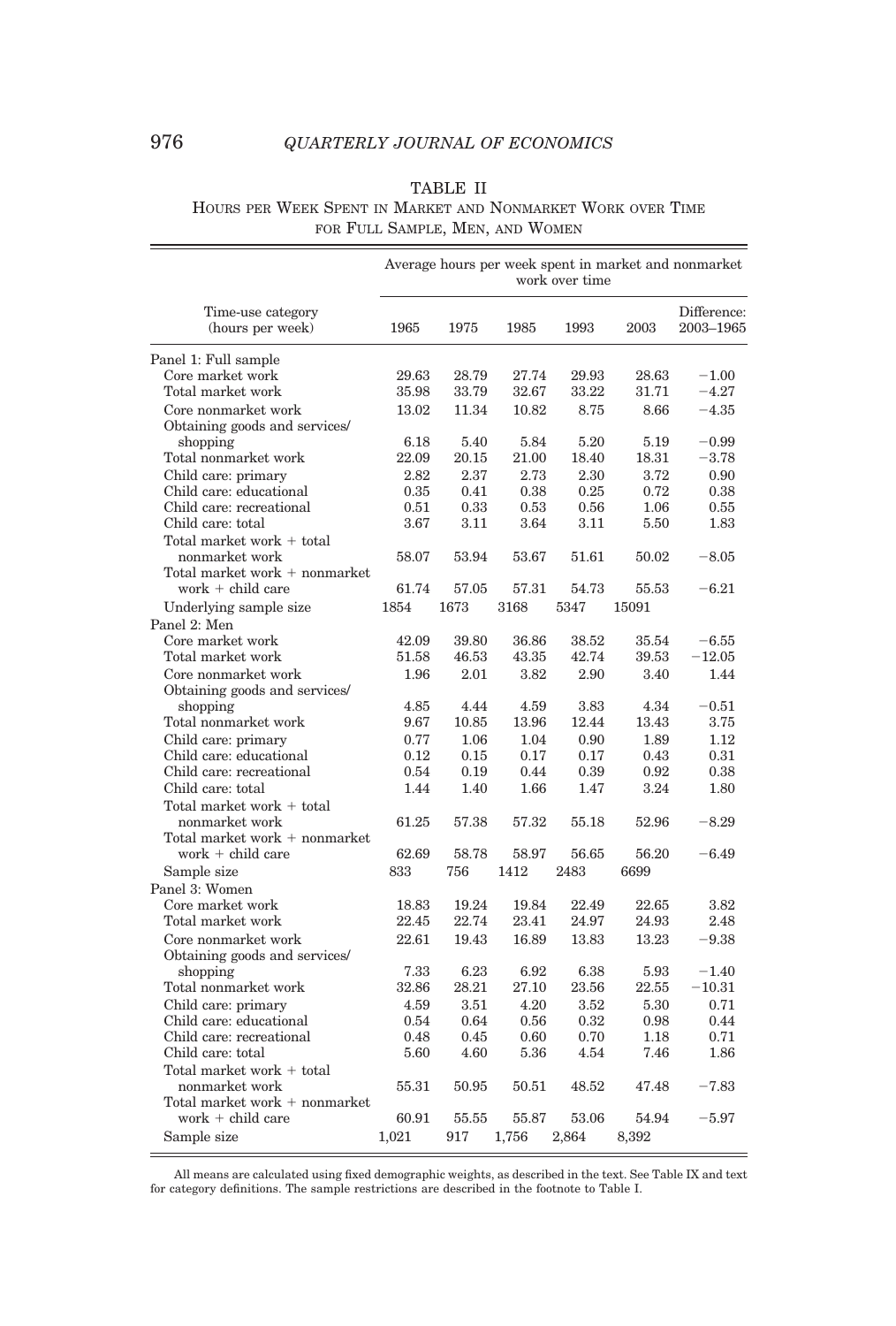|                                       |        |        |        | Average hours per week spent in leisure |        |                          |
|---------------------------------------|--------|--------|--------|-----------------------------------------|--------|--------------------------|
| Time-use category<br>(hours per week) | 1965   | 1975   | 1985   | 1993                                    | 2003   | Difference:<br>2003-1965 |
| Panel 1: Full sample                  |        |        |        |                                         |        |                          |
| Leisure Measure 1                     | 30.77  | 33.24  | 34.78  | 37.47                                   | 35.33  | 4.56                     |
| Leisure Measure 2                     | 102.23 | 106.62 | 107.82 | 110.04                                  | 107.73 | 5.50                     |
| Leisure Measure 3                     | 105.90 | 109.74 | 111.46 | 113.16                                  | 113.23 | 7.33                     |
| Leisure Measure 4                     | 109.93 | 114.06 | 114.33 | 116.39                                  | 117.98 | 8.05                     |
| Panel 2: Men                          |        |        |        |                                         |        |                          |
| Leisure Measure 1                     | 31.80  | 33.36  | 35.15  | 37.65                                   | 37.40  | 5.60                     |
| Leisure Measure 2                     | 101.68 | 105.33 | 106.81 | 108.50                                  | 107.88 | 6.20                     |
| Leisure Measure 3                     | 103.12 | 106.73 | 108.47 | 109.97                                  | 111.13 | 8.01                     |
| Leisure Measure 4                     | 106.75 | 110.62 | 110.68 | 112.82                                  | 115.04 | 8.29                     |
| Panel 3: Women                        |        |        |        |                                         |        |                          |
| Leisure Measure 1                     | 29.89  | 33.14  | 34.46  | 37.32                                   | 33.54  | 3.65                     |
| Leisure Measure 2                     | 102.70 | 107.75 | 108.69 | 111.38                                  | 107.59 | 4.89                     |
| Leisure Measure 3                     | 108.31 | 112.35 | 114.05 | 115.92                                  | 115.06 | 6.75                     |
| Leisure Measure 4                     | 112.69 | 117.05 | 117.49 | 119.48                                  | 120.52 | 7.83                     |

TABLE III HOURS PER WEEK SPENT IN LEISURE FOR FULL SAMPLE, MEN, AND WOMEN

All means are calculated using fixed demographic weights, as described in the text. Leisure Measure 1 refers to the time individuals spent socializing, in passive leisure, in active leisure, volunteering, in pet care, and gardening. Leisure Measure 2 refers to the time individuals spent in Leisure Measure 1 plus time spent sleeping, eating, and in personal activities (excluding own medical care). Leisure Measure 3 includes Leisure Measure 2 plus time spent in child care. Leisure Measure 4 is defined as any time not allocated to market or nonmarket work. See Table IX and text for additional detail. The relevant sample sizes are as reported in Table II. The sample restrictions are described in the footnote to Table I.

educated, become more likely to be single, and had fewer children. All of these changes may affect how an individual chooses to allocate his or her time. By fixing the demographic weights, we are reporting how time spent in a given activity has changed during the last forty years, adjusted for these demographic changes.

### *II.B. Trends in Market Work*

Trends in market work over the last half century have been well documented (see, for example, McGrattan and Rogerson [2004]). The major difference between our results and those using traditional household surveys, such as the CPS and PSID, is that our research focuses on changes in the allocation of household time across market work, nonmarket work, and leisure, while the existing research tends to focus exclusively on changes in market hours. As we show in this paper, the conclusions about changing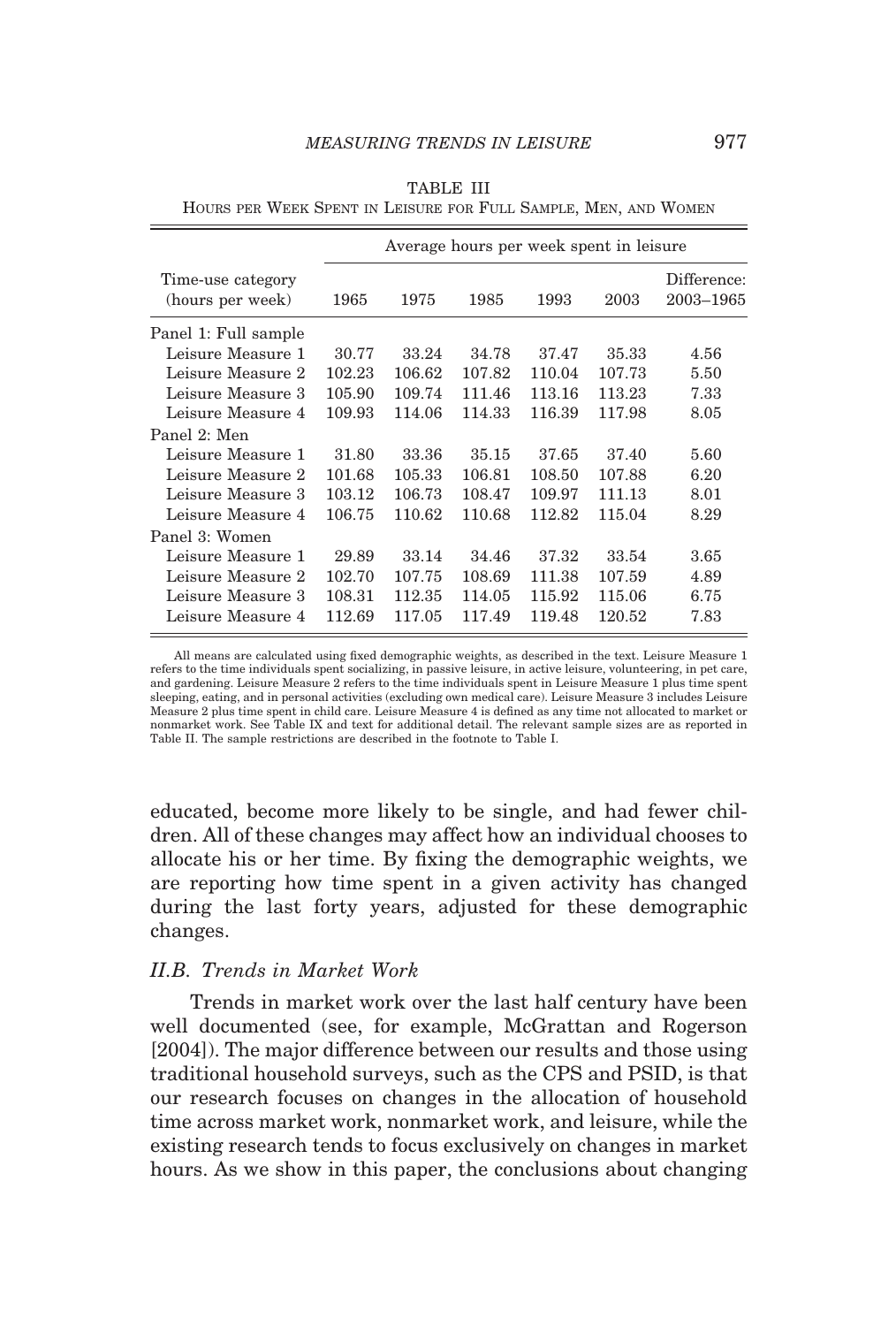leisure drawn solely from time spent working in the market sector are misleading.

We define market work in two ways. "Core" market work includes all time spent working in the market sector on main jobs, second jobs, and overtime, including any time spent working at home.<sup>9</sup> This market work measure is analogous to the market work measures in the Census, the PSID, or the Survey of Consumer Finances (SCF). The broader category "total" market work is core market work plus time spent commuting to/from work and time spent on ancillary work activities (for example, time spent at work on breaks or eating a meal).

The time trend in core market work and total market work for all individuals, men, and women are shown in Panels 1, 2, and 3 of Table II, respectively. Average hours per week of core market work for nonretired, working-age adults were essentially constant between 1965 and 2003 (Panel 1). However, as is well known, this relatively stable average masks the fact that market work hours for men have fallen and market work hours for women have increased. Specifically, core market work hours for males fell by 6.6 hours per week between 1965 and 2003 (Panel 2) and increased by 3.8 hours per week for women (Panel 3). The increase in core market work hours for women occurred continuously between 1965 and 1993 before stabilizing in the last decade. These trends in male and female labor force participation and work hours have been well documented in the literature.<sup>10</sup>

The decline in market work for men is relatively larger using our broader measure of "total market work." Specifically, total market work declined by 12.1 hours per week, as opposed to 6.6 hours per week for core market work. The difference stems primarily from a decline in breaks at work, perhaps reflecting the decline over this period in unionized manufacturing jobs in which breaks are clearly delineated.<sup>11</sup> For women, the increase in total

9. A discussion of all the time-use categories we use in this paper is found in Appendix Table IX.

11. The treatment of meals and breaks at work across the various time-use surveys is discussed in detail in our robustness appendix, available online at the authors' website.

<sup>10.</sup> For example, using Census data, McGrattan and Rogerson [2004] document an unconditional decline of 3.6 hours per week for men and an increase of 7.9 hours per week for women between 1960 and 2000. These values are similar to the change in unconditional means found in time use data sets. See Table II of Aguiar and Hurst [2006]. However, this paper shows that these changes are mitigated after adjusting for changing demographics.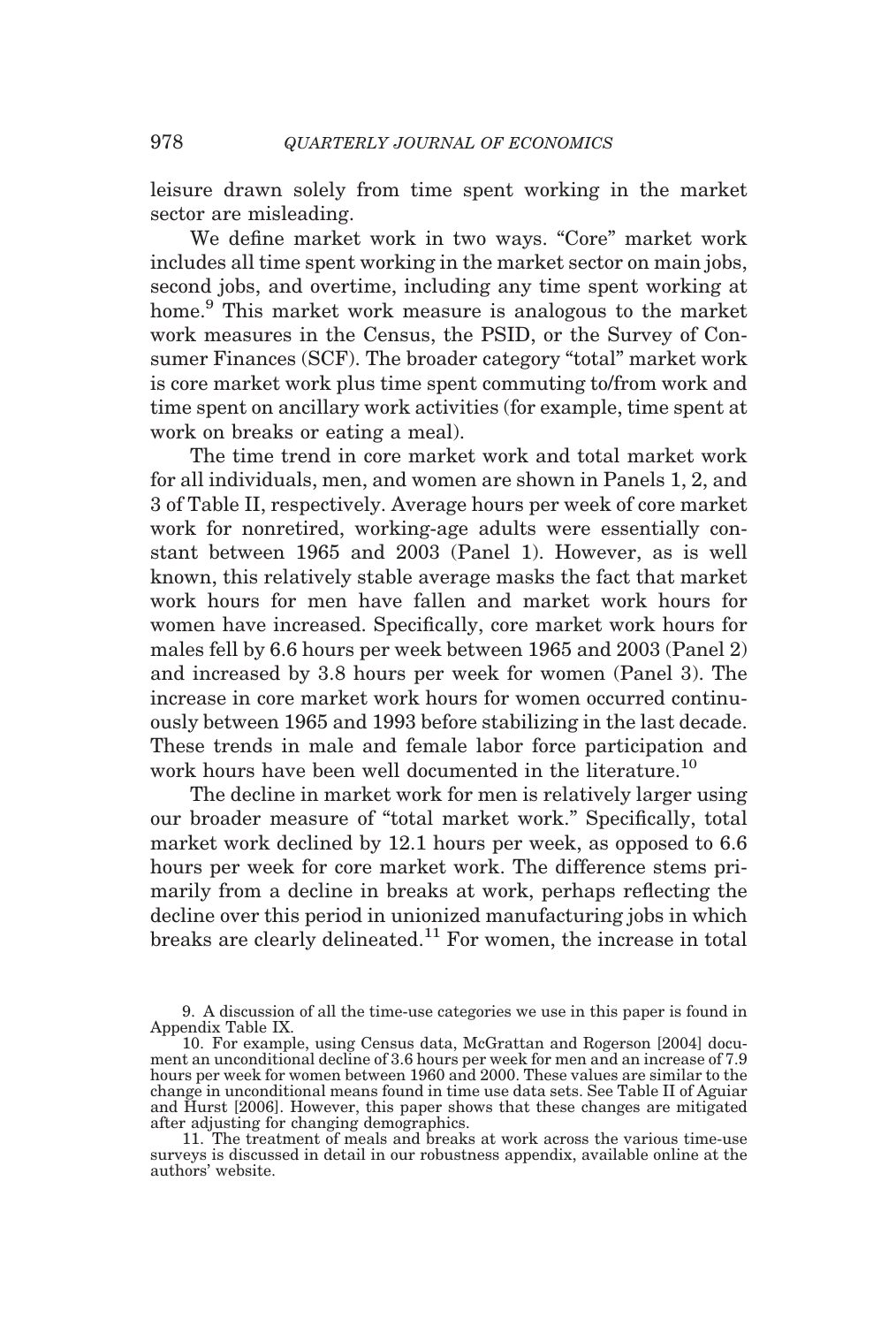market work was slightly smaller than the increase in core market work (2.5 versus 3.8 hours per week).

### *II.C. Trends in Nonmarket Work*

Unlike the trends in time spent in market work, the trends in time spent in "nonmarket" work between 1965 and 2003 have been relatively unexplored.<sup>12</sup> We define three categories of time spent on nonmarket production. Throughout the remainder of the paper, time spent on an activity includes any time spent on transportation associated with that activity.

First, we define time spent on "core" nonmarket work. This includes any time spent on meal preparation and cleanup, doing laundry, ironing, dusting, vacuuming, indoor household cleaning, and indoor design and maintenance (including painting and decorating). Second, we analyze time spent "obtaining goods and services." This category includes time spent acquiring any good or service (excluding medical care, education, and restaurant meals). Examples include grocery shopping, shopping for other household items, comparison shopping, coupon clipping, going to the bank, going to a barber, going to the post office, and buying goods online. The last category we analyze is "total nonmarket work," which includes time spent in core nonmarket work and time spent obtaining goods and services plus time spent on other home production such as home maintenance, outdoor cleaning, vehicle repair, gardening, and pet care. This latter category is designed to be a complete measure of nonmarket work excluding child care. Later, we separately discuss and analyze trends in child care.

As reported in Table II, Panel 1, while core *market* work hours for the full sample have been relatively constant over the last forty years, time spent in *nonmarket* work has fallen sharply. Specifically, time spent in core nonmarket work has fallen by 4.4 hours per week, time spent obtaining goods and services has fallen by 1.0 hour per week, and total nonmarket work has fallen by 3.8 hours per week. As with market work hours, the average trends mask differences across sexes. Male total nonmarket work hours have actually increased by 3.8 hours per week, whereas

<sup>12.</sup> Recent work that utilizes micro data on nonmarket production include Rupert, Rogerson, and Wright [1995, 2000], Roberts and Rupert [1995], Robinson and Godbey [1999], Bianchi et al. [2000], Gottschalk and Mayer [2002], and Knowles [2005].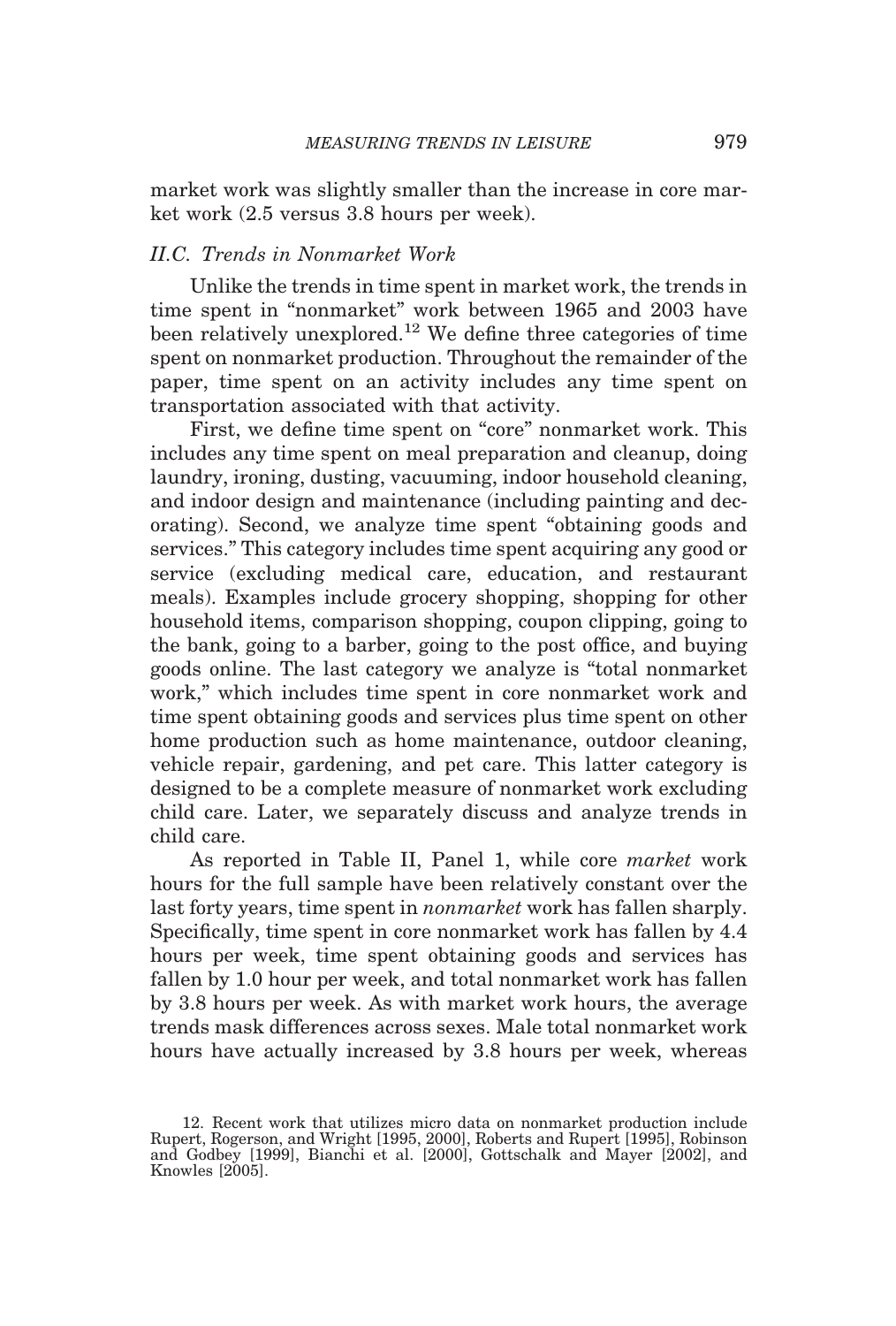female total nonmarket work hours have fallen by 10.3 hours per week.

Disaggregating the changes in time spent on nonmarket work into its three components, we find that for women, time spent on core nonmarket work decreased by 9.4 hours per week, and time spent obtaining goods and services decreased by 1.4 hours per week. Women slightly increased time spent on other nonmarket work by 0.5 hours per week. For men, time spent on core nonmarket work increased by 1.4 hours per week, and time spent on other nonmarket work increased by 2.8 hours per week. Men, however, experienced a decline in time spent obtaining goods and services of 0.5 hours per week.

### *II.D. Trends in Child Care*

Child care poses both conceptual as well as measurement challenges. It has been argued that child care differs from housework in terms of the utility generated. For example, when asked to assess the satisfaction they receive from the various activities they perform, individuals consistently rank time spent playing with their children and reading to their children as being among the most enjoyable [Robinson and Godbey 1999]. Additionally, individuals consistently report that general child care is more enjoyable than activities such as housework, grocery shopping, yard work, cleaning the house, doing dishes, and doing laundry.<sup>13</sup> Such survey evidence suggests that it may be appropriate to examine trends in child care separately from trends in other categories of nonmarket production.

Also, from the standpoint of empirical implementation, there is some ambiguity about whether child care is treated consistently across all surveys. Robinson and Godbey [1999] raise several concerns about the comparability of 1993 child care measures to the measures of child care in the other surveys. Egerton, Fisher, and Gershuny [2006] also caution against making comparisons between the 1993 and 2003 time-use surveys. In the absence of a firm consensus on this point, we adopt a conservative approach that analyzes child care separately from other components of nonmarket production.

We define *primary* child care as any time spent on the basic needs of children, including breast-feeding, rocking a child to sleep, general feeding, changing diapers, providing medical care

<sup>13.</sup> See Table 25 of Robinson and Godbey [1999].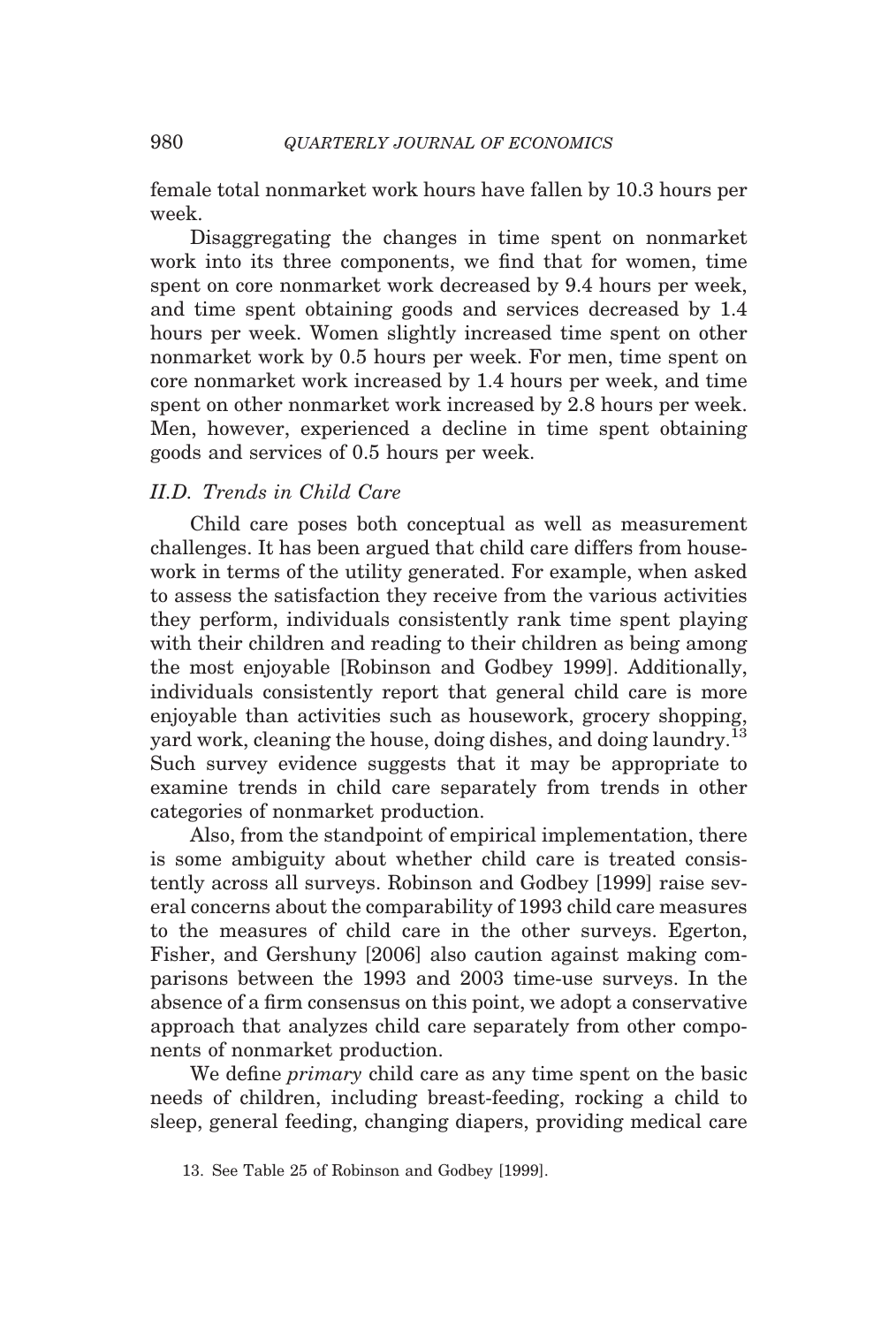(either directly or indirectly), and grooming. Note that time spent preparing a child's meal is included in general meal preparation, a component of nonmarket production. We define *educational* child care as any time spent developing children's cognitive skills, including reading to children, teaching children, helping children with homework, and attending meetings at a child's school. We define *recreational* child care as playing games with children, playing outdoors with children, attending a child's sporting event or dance recital, going to the zoo with children, and taking walks with children. *Total* child care is defined as the sum of these three measures.

In Table II, we show the evolution of hours per week spent in all four of these child care measures. Despite a slight decline in time allocated to child care between 1965 and 1993, there was a 2.4-hours-per-week increase in reported time spent on total child care across all individuals between 1993 and 2003. Note that this number pools together households with and without children. Conditional on having a child, the increase in child care between 1993 and 2003 was over five hours per week.

The pattern occurred for both sexes. For all women (men), total child care increased by nearly three (1.8) hours per week between 1993 and 2003 after remaining roughly constant between 1965 and 1993. Additionally, this recent increase in time spent in total child care is reflected in all subcomponents. Specifically, women increased their time spent on primary child care by 1.8 hours per week, on educational child care by 0.7 hours per week, and on recreational child care by 0.5 hours per week. Lastly, after being relatively flat between 1965 and 1993, similar increases in time spent in child care occurred across all demographic groups between 1993 and 2003 (results not shown). The demographic groups included highly educated and less-educated men and women, married and single men and women with children, and working and nonemployed men and women. For example, women with children and a high school education or less experienced an increase in the time spent in total child care of 6.4 hours per week between 1993 and 2003. The increase for women with children who had at least some college education was also 6.4 hours per week.

While the increase in child care between 1993 and 2003 may have resulted from an actual change in household behavior, it may also be the result of differences in the measurement across the surveys. Given the potential measurement problem with child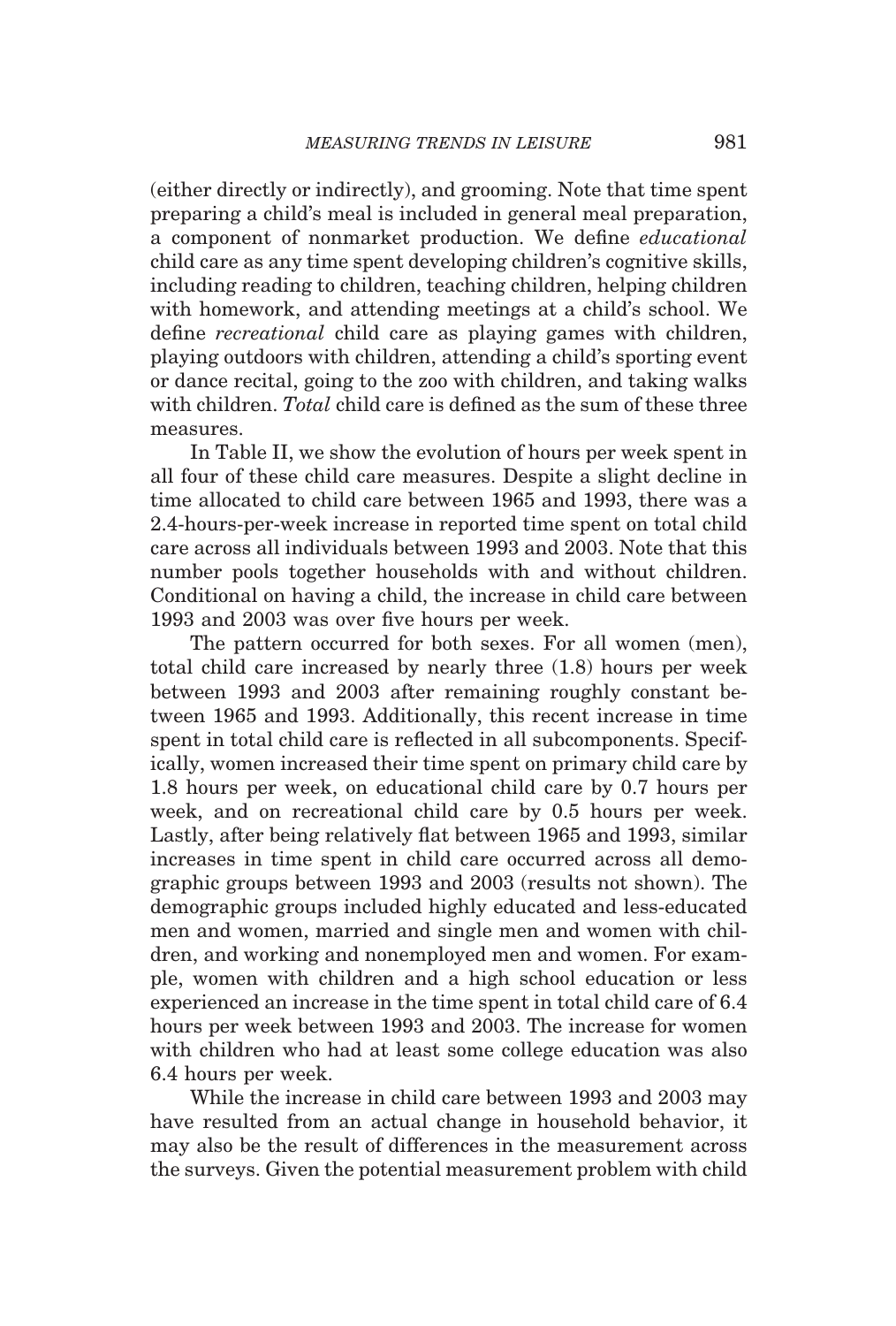care across surveys along with the conceptual problem of whether the marginal hour of time spent with children is work or leisure, we have chosen to examine child care as a separate category.<sup>14</sup> In doing so, we discuss the robustness of our main results to the inclusion of child care as a component of total work and then, separately, to the inclusion of child care as a component of leisure. However, it is important to note that time spent in child care was essentially flat between 1965 and 1993. As a result, it does not matter how child care is classified for trends between 1965 and 1993. Additionally, given that child care increased similarly for all broad demographic groups between 1993 and 2003, the treatment of child care has essentially no effect on the conclusions about the changing dispersion of leisure discussed in Section III.

### *II.E. Trends in Total Work*

We combine total market work with total nonmarket work to compute a measure of "total work." To start, our measure of total work excludes time spent in child care. Table II documents the changes in total work between 1965 and 2003. For the full sample, total work has fallen by 8.1 hours per week. A striking result is that the decline in total market work is nearly identical for men and women. Between 1965 and 2003, men and women decreased their total work hours by 8.3 and 7.8 hours per week, respectively. The similarity is surprising, given the increase in the relative wage of women over this period and the simultaneous increase in the market work hours of women. This places a strong restriction on theories explaining the increase in female labor force participation.

If one adds total child care to our benchmark total work measure, the full sample records a decline of 6.2 hours per week. Men and women experienced declines of 6.5 and 6.0 hours per week, respectively. As discussed earlier, all of the differences in the trends due to the inclusion of child care occurred between 1993 and 2003.

The results in Table II provide a dramatically different picture for the evolution of time allocation than one usually infers from standard household surveys that measure only time spent in market work. Specifically, the dramatic increase in the market

<sup>14.</sup> Trends in child care have been examined by other researchers. For example, see Bianchi [2000], who finds that, relative to earlier periods, mothers' time with children was stable into the 1990s, and Sayer et al. [2004], who find that, relative to earlier periods, time spent on child care increased into the 1990s.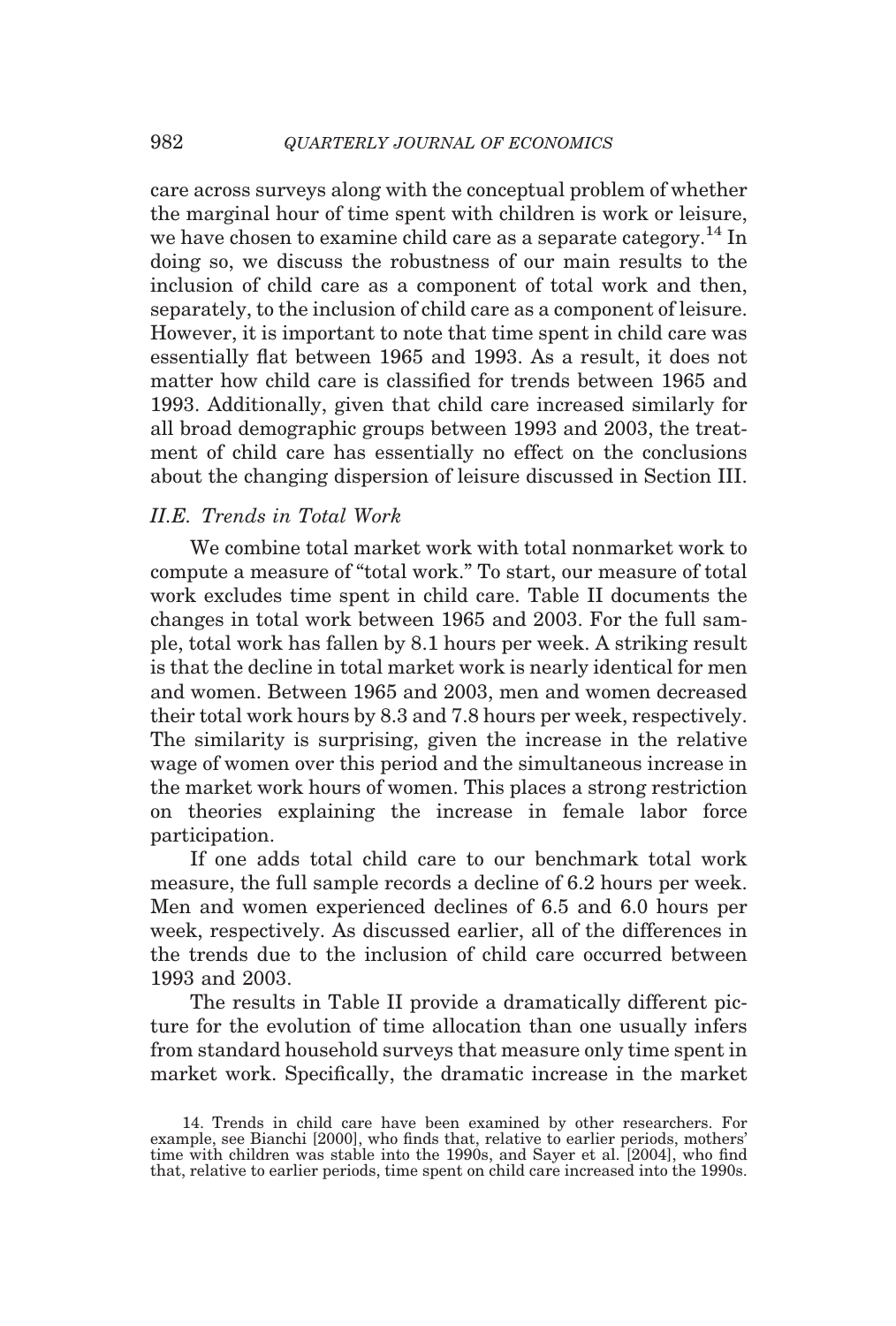work hours of women masks a decline in total work hours. Women have experienced a decline of over ten hours per week in the time they spend on home production—an amount that is nearly three times as large as their increase in time spent in market work. In other words, for women, changes in market work reveal little about changes in total work.

Another important consideration raised by the trends in total work hours is whether the economy is on a balanced growth path. Taken as a whole, the strong downward trend in total work (market plus nonmarket work) suggests that the economy may not be on a balanced growth path, although this does not rule out the possibility that the economy may asymptote to such a path. The relatively stable figure for market work hours per adult over the last forty years (in the presence of steady increases in real incomes) is often used to justify utility functions in which the income and substitution effects of wage changes cancel.<sup>15</sup> If nonmarket work yields a disutility similar to that of market work, the downward trend in the sum of these variables suggests that this assumption may be inappropriate.

### *II.F. Trends in Leisure*

In this subsection, we proceed by exploring four alternative definitions of leisure. The reason we explore different measures of leisure is that the classification of leisure activities can be somewhat subjective. As we show, our various measures tell a fairly consistent story regarding the past forty years, making much of the ambiguity of what actually constitutes leisure empirically unimportant.

The means of our four leisure measures are reported in Table III. Our narrowest measure of leisure, Leisure Measure 1, sums together all time spent on "entertainment/social activities/ relaxing" and "active recreation" described in Appendix Table IX. These categories include any activity that is pursued solely for direct enjoyment, such as television watching, leisure reading, going to parties, relaxing, going to bars, playing sports, surfing the web, and visiting friends. We include gardening and time spent with pets in our leisure measures. This is the only set of

<sup>15.</sup> The standard reference is King, Plosser, and Rebelo [1988], who derive the necessary restrictions on preferences to yield stationary work hours. See also Basu and Kimball [2002] and Gali [2005].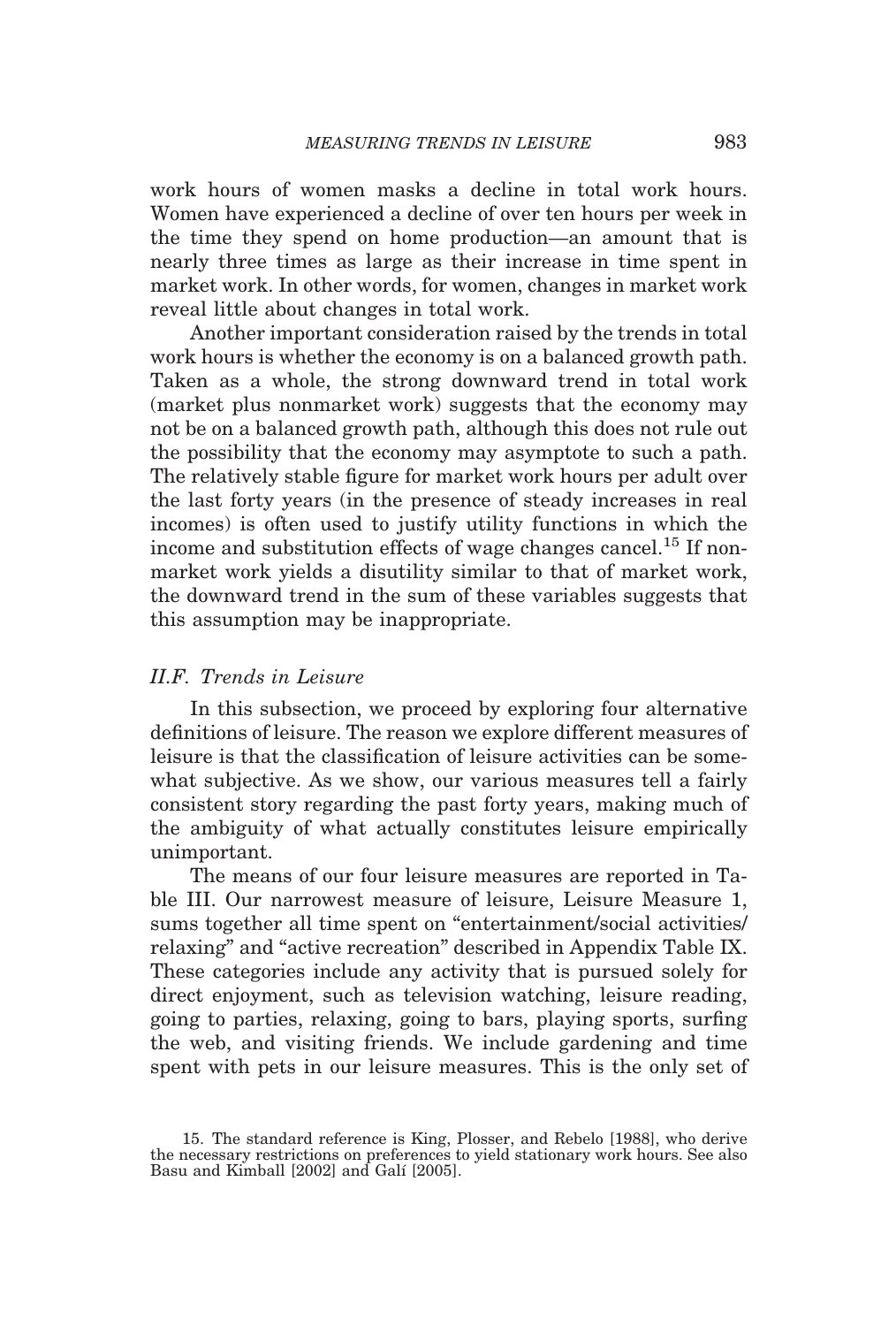|                                                                                                                                                                                                                                                                                                                                                                                                                                                                                                                                                                                                                                                                                                                                                                                                                                                                                      | BLINDER-OAXACA DECOMPOSITION OF MEAN UNCONDITIONAL CHANGES IN TIME USE<br>TABLE IV |                                            |                                              |
|--------------------------------------------------------------------------------------------------------------------------------------------------------------------------------------------------------------------------------------------------------------------------------------------------------------------------------------------------------------------------------------------------------------------------------------------------------------------------------------------------------------------------------------------------------------------------------------------------------------------------------------------------------------------------------------------------------------------------------------------------------------------------------------------------------------------------------------------------------------------------------------|------------------------------------------------------------------------------------|--------------------------------------------|----------------------------------------------|
| Time use category (years)                                                                                                                                                                                                                                                                                                                                                                                                                                                                                                                                                                                                                                                                                                                                                                                                                                                            | Unconditional change<br>(hours per week)                                           | Change due to<br>demographics<br>different | different cell means<br>Change due to        |
|                                                                                                                                                                                                                                                                                                                                                                                                                                                                                                                                                                                                                                                                                                                                                                                                                                                                                      | $W_{2003} \; Y_{2003} - W_{1965} \; Y_{1965}$                                      | $(W_{2003}-W_{1965})Y_{2003}$              | $W_{\rm 1965}$ $(Y_{\rm 2003}-Y_{\rm 1965})$ |
| Panel 1: Decomposition evaluated at<br>1965 demographic weights and<br>2003 cell means                                                                                                                                                                                                                                                                                                                                                                                                                                                                                                                                                                                                                                                                                                                                                                                               |                                                                                    |                                            |                                              |
| Total market work                                                                                                                                                                                                                                                                                                                                                                                                                                                                                                                                                                                                                                                                                                                                                                                                                                                                    | $-0.78$                                                                            | 4.03                                       | $-4.81$                                      |
| Total nonmarket work<br>Total child care                                                                                                                                                                                                                                                                                                                                                                                                                                                                                                                                                                                                                                                                                                                                                                                                                                             | $-5.56$<br>0.88                                                                    | $-1.12$<br>$-1.11$                         | 1.99<br>$-4.44$                              |
| Leisure Measure 2                                                                                                                                                                                                                                                                                                                                                                                                                                                                                                                                                                                                                                                                                                                                                                                                                                                                    | 4.21                                                                               | $-2.04$                                    | 6.25                                         |
|                                                                                                                                                                                                                                                                                                                                                                                                                                                                                                                                                                                                                                                                                                                                                                                                                                                                                      | $W_{2003}$ $Y_{2003}$ $ W_{1965}$ $Y_{1965}$                                       | $(W_{2003} - W_{1965})Y_{1965}$            | $W_{2003} (Y_{2003} - Y_{1965})$             |
| Panel 2: Decomposition evaluated at<br>2003 demographic weights and<br>1965 cell means                                                                                                                                                                                                                                                                                                                                                                                                                                                                                                                                                                                                                                                                                                                                                                                               |                                                                                    |                                            |                                              |
| Total market work                                                                                                                                                                                                                                                                                                                                                                                                                                                                                                                                                                                                                                                                                                                                                                                                                                                                    | $-0.78$                                                                            | 2.59                                       | $-3.37$                                      |
| Total nonmarket work                                                                                                                                                                                                                                                                                                                                                                                                                                                                                                                                                                                                                                                                                                                                                                                                                                                                 | $-5.56$                                                                            | $-2.31$                                    | $-3.25$                                      |
| Total child care                                                                                                                                                                                                                                                                                                                                                                                                                                                                                                                                                                                                                                                                                                                                                                                                                                                                     | 0.88                                                                               | $-1.08$                                    | 1.96                                         |
| Leisure Measure 2                                                                                                                                                                                                                                                                                                                                                                                                                                                                                                                                                                                                                                                                                                                                                                                                                                                                    | 4.21                                                                               | 0.11                                       | 4.10                                         |
| weights on demographic cell means (W <sub>1</sub> , t = 1965, 2003) and to different cell means (Y <sub>1</sub> , t = 1965, 2003), respectively. Panel 1 evaluates the effect of the change in demographic weights<br>This table reports two alternative Blinder-Oaxaca decompositions of trends in the allocation of time to market work, nomnarket work, child care, and leisure. The first column<br>represents the overall unconditional change between 1965 and 2003 for each activity. The second and third columns decompose the total change into components due to different<br>using the cell means of 2003, while Panel 2 evaluates the change in weights at the cell means of 1965. Correspondingly, Panel 1 evaluates the change in cell means at the demographic<br>weights of 1965, and Panel 2 evaluates the change in cell means at the demographic weights of 2003 |                                                                                    |                                            |                                              |

# 984 *QUARTERLY JOURNAL OF ECONOMICS*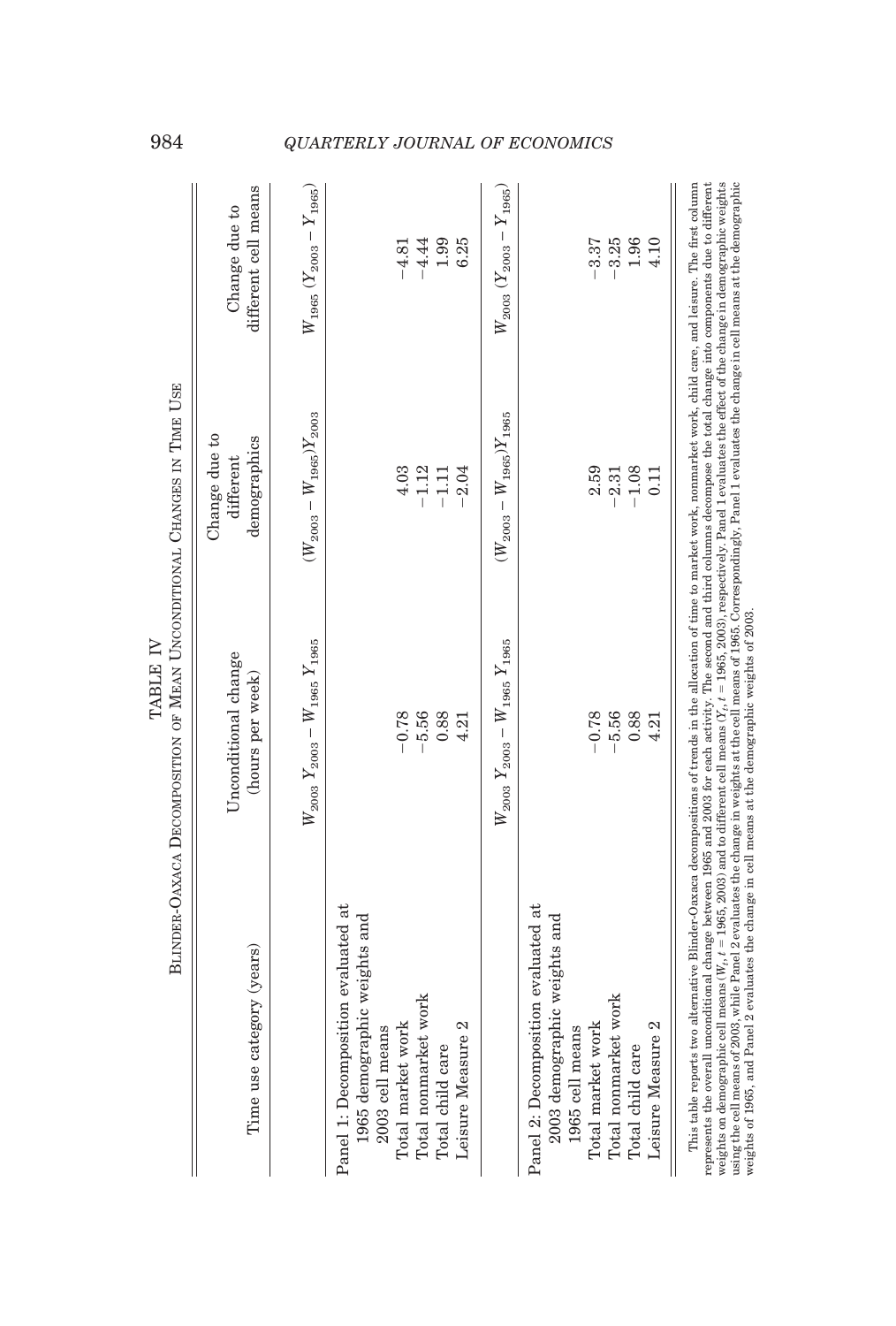

This figure plots the evolution of the subcomponents of Leisure 2 for the full sample, represented as differences from each subcomponent's mean in 1965. All means are calculated using fixed demographic weights, as described in the text.

activities that is classified as both leisure and home production.<sup>16</sup> Pet care provides direct utility but is also something one can purchase on the market. Conceptually, gardening is more likely to be considered a hobby, while cutting grass and raking leaves is more likely to be seen as work (of course, this is subject to debate). However, the data do not let us draw the distinction between gardening and yard work consistently throughout the sample. In the pre-2003 surveys, yard work is included in outdoor home maintenance, while gardening is a separate activity. Unfortunately, in 2003, yard work is not differentiated from gardening. However, as can be seen in Figure I (described later), this activity is a small component of total leisure and plays little role in generating the overall trends.

As seen in Table III, Leisure Measure 1 increased by 4.6 hours per week for the full sample, by 5.6 hours per week for men, and 3.7 hours per week for women. Leisure 1 increased fairly

<sup>16.</sup> As Leisure Measure 4 is the residual of market and nonmarket work, gardening and pet care are not included in this measure of leisure. They are included in Leisure Measures 1 through 3.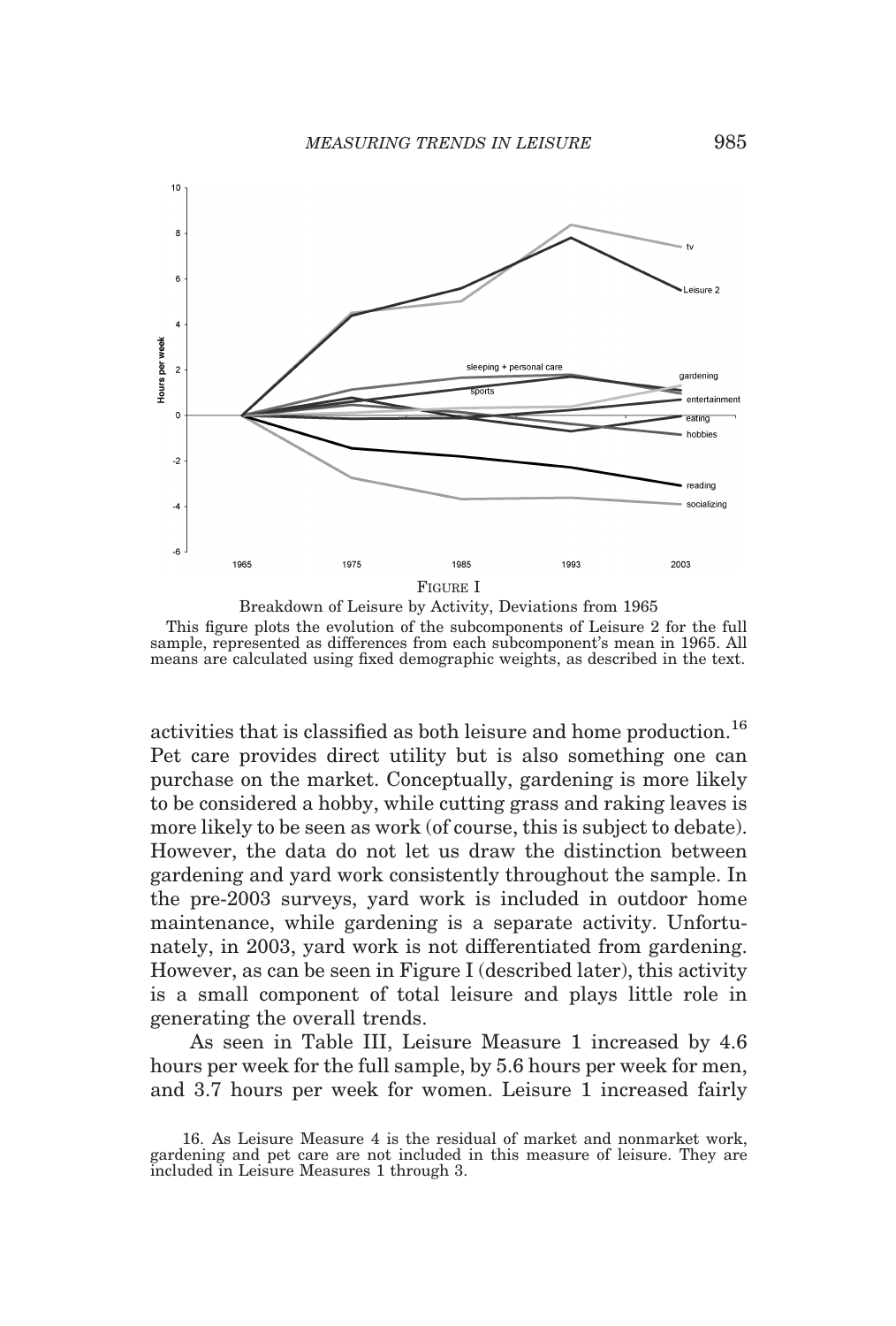consistently for men between 1965 and 2003. However, for women, Leisure 1 increased monotonically between 1965 and 1993 and then declined between 1993 and 2003. The entire decline between 1993 and 2003 can be explained by the increase in child care in this interval. However, regardless of such measurement issues, our basic measure of leisure increased dramatically for both men and women between 1965 and  $2003.<sup>17</sup>$ 

Biddle and Hamermesh [1990] argue that certain time activities may enhance production in the market and nonmarket sectors. For example, they provide a model in which time spent sleeping is a choice variable that both augments productivity and enters the utility function directly. Furthermore, they provide strong empirical evidence showing that sleep time is, in fact, a choice variable over which individuals optimize. For example, individuals sleep more on the weekends and on vacations. Similar conceptual points apply broadly to time spent eating and on personal care. In this spirit, we define Leisure Measure 2 as activities that provide direct utility but may also be viewed as intermediate inputs. Specifically, Leisure Measure 2 includes Leisure Measure 1 as well as time spent sleeping, eating, and on personal care. While we exclude own medical care, we include such activities as grooming, having sex, sleeping or napping, and eating at home or in restaurants.

Leisure Measure 2 increased by 5.5 hours per week between 1965 and 2003. In other words, in addition to the increase in Leisure Measure 1, time spent sleeping, eating, and on personal care increased by an additional one hour per week between 1965 and 2003. Over this period, Leisure Measure 2 increased by 6.2 hours per week for men and by 4.9 hours per week for women.

Our third leisure category, Leisure Measure 3, includes Leisure Measure 2 plus time spent in child care. The inclusion of child care has very little effect on trends between 1965 and 1993, but it does make a difference regarding the change over the last decade. Leisure 3 increased by 7.3 hours per week for the full sample, by 8.0 hours per week for men, and 6.8 hours per week for women.

As noted earlier, Leisure Measure 4 is the residual of total work. The difference between Leisure Measures 3 and 4 includes

<sup>17.</sup> We note that between 1993 and 2003, Leisure Measure 1 was roughly constant and Leisure Measure 2 increased by approximately one hour per week for women without children.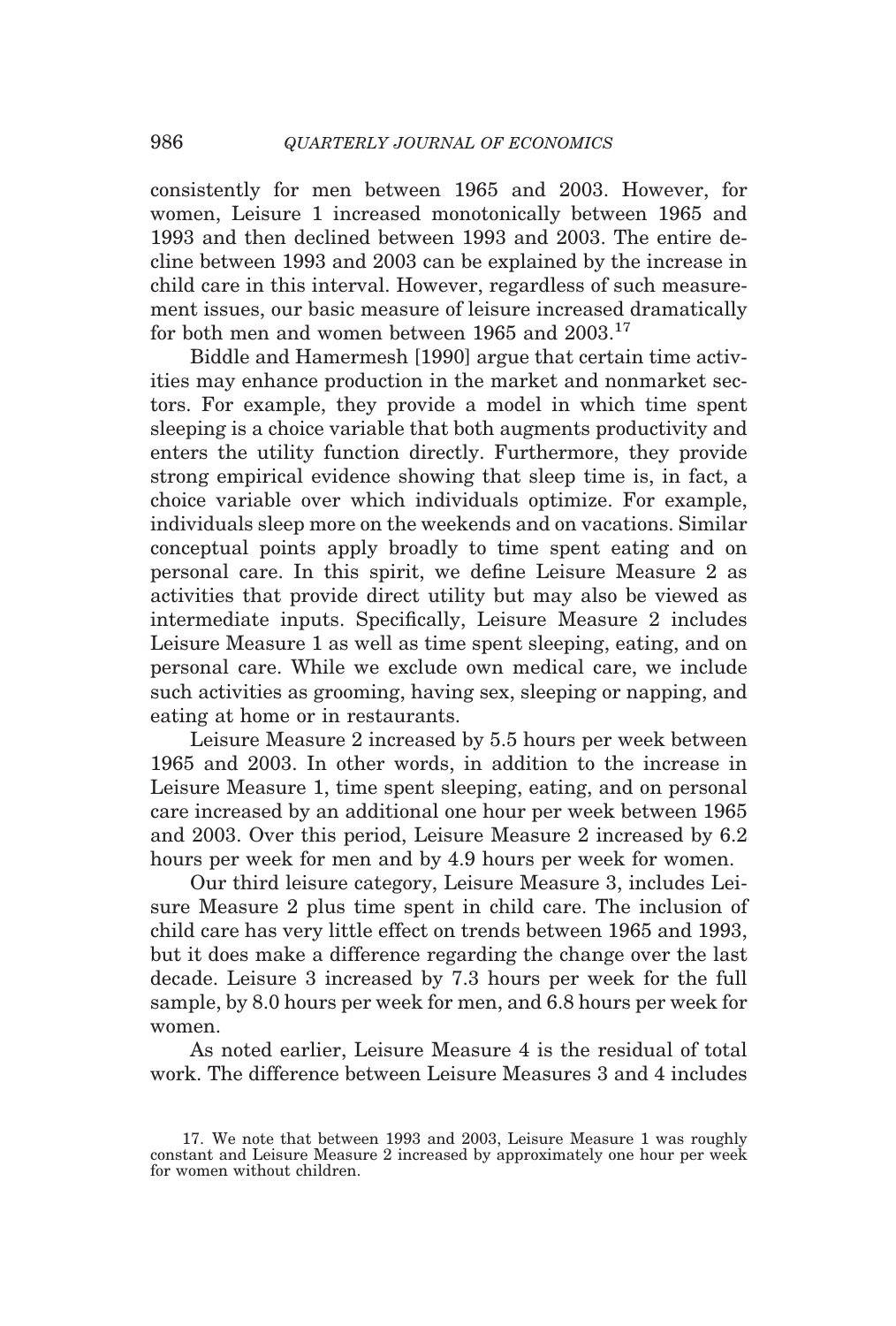time spent in education, civic and religious activities (going to church, volunteering, social clubs, etc.), caring for other adults, and own medical care. Between 1965 and 2003, civic activities fell by thirty minutes per week, education (omitting students) fell by eighteen minutes per week, own medical care increased by thirtyeight minutes per week, and care for other adults increased by one hour per week (with all of the latter increase taking place between 1993 and 2003).

In Figure I, we explore the trends in the individual components of Leisure 2 for the full sample. The line labeled "Leisure 2" reflects the corresponding row in Panel 1 of Table III. More than 100 percent of the increase in leisure can be accounted for by the increase in the time spent watching television, which totals 7.4 hours per week for the full sample, 6.7 hours per week for men, and 8.0 hours per week for women. This increase in television is offset by a 3.9-hour-per-week decline in socializing (going to parties, bars, etc.) and a 3.1-hour-per-week decline in reading (books, magazines, letters, etc.). The sharp decline in socializing reinforces the evidence of Putnam [2000], which documents a decline in social interactions using a variety of data sources. Small changes were recorded for categories such as gardening/pet-care, hobbies, and other entertainment (plays, movies, radio, records, computers, etc.).

In short, leisure has increased by between 4.6 hours per week (Leisure Measure 1) and 8.1 hours per week (Leisure Measure 4) for the average nonretired adult since 1965. These magnitudes are economically large. In 1965, the average individual spent thirty hours per week in core market work (roughly four hours per day). The gain in total leisure between 1965 and 2003 is therefore equal to an increase of between 15 percent (Leisure Measure 1) and 27 percent (Leisure Measure 4) of the average core market work week in 1965. Or, if one assumes a forty-hour work week, the increase in leisure is equivalent to 5.9 to 10.5 additional weeks of vacation per year.

The trends documented earlier are computed for fixed demographic composition, defined by age, sex, education, and the presence of children in the household. We can refine our demographic categories by omitting the 1993 survey, which has the least demographic detail. We have explored the robustness of our conclusions to conditioning on marital status, the number of children, and the age of the youngest child, in addition to age, education,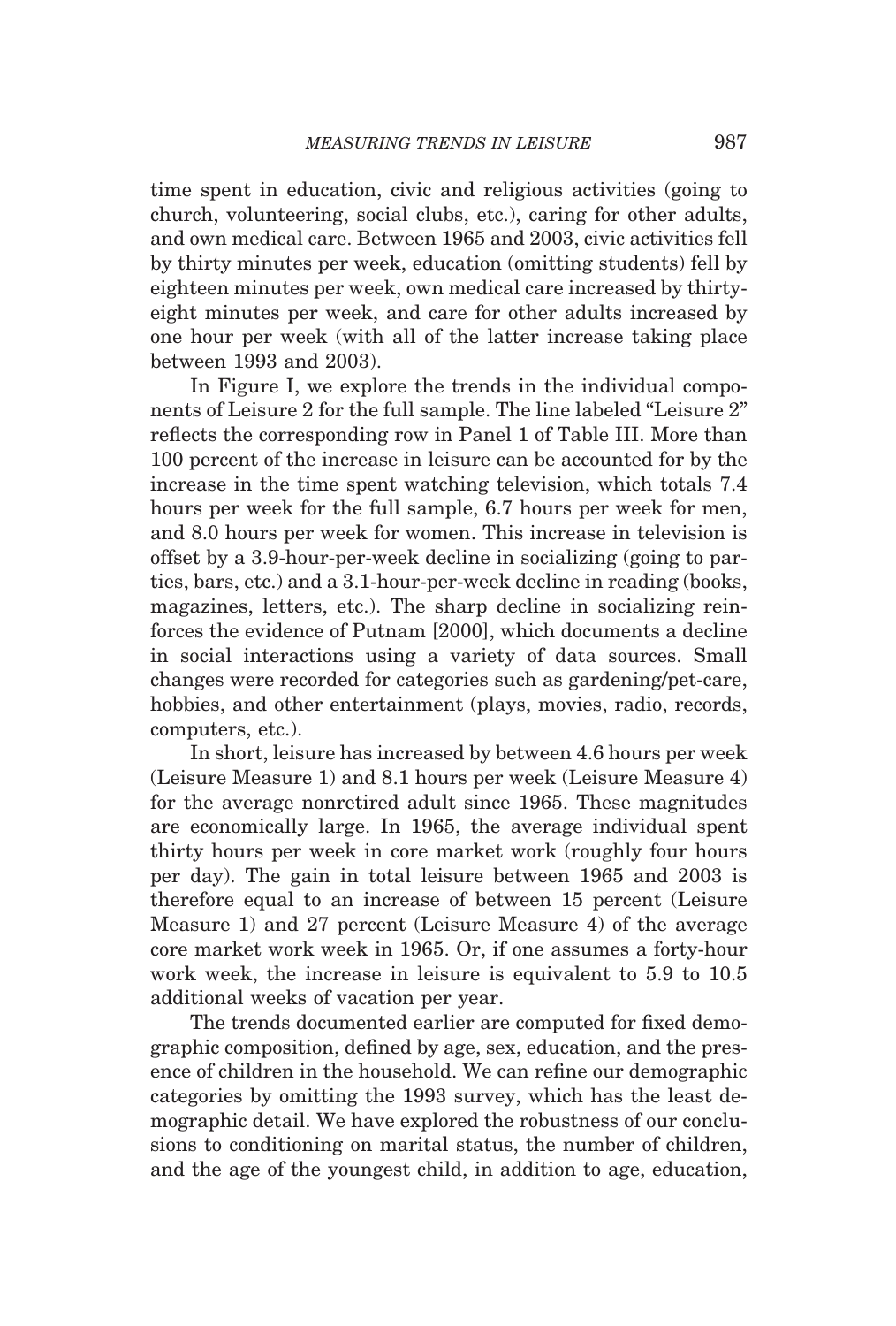and sex. The results for men were similar to those reported in Tables II and III. The additional demographic controls play a somewhat larger role for women. For example, the additional controls reduced the increase in Leisure 2 for women (men) by roughly one hour (twenty-three minutes) per week. The details are reported in the robustness appendix posted on the authors' websites.

There are two reasons to believe that the increase in leisure that we have documented may be biased downwards. First, we are measuring changes in leisure only for nonretired individuals. The fact that individuals are living longer and are retiring earlier coupled with the fact that retired individuals enjoy more leisure than nonretired households [Hamermesh 2006], implies that the increase in *lifetime* leisure is much larger than we document.

Second, there has been a claim that the nature of time spent at work has changed over the last decade. While at work, individuals may engage in more leisure-type activities like corresponding through personal email or surfing the web. The time diaries do not separate out the type of tasks individuals perform while at work, so it is hard to test this claim formally within our data. If this shift in the nature of time spent at work has occurred, it accentuates the increase in leisure we document.

### *II.G. The Role of Demographics in Mean Trends*

Throughout, we have presented changes in time use between 1965 and 2003 conditional on demographics. We have yet to discuss how much of the unconditional change in time use can be explained by changing demographics. To explore this, we conduct a Blinder-Oaxaca style decomposition of the unconditional mean change in time use into the portion that can be explained by changing demographics and the portion that can be explained by changes within demographic groups.

Formally, the unconditional average amount of time spent in activity *j* in 1965 can be computed as  $\bar{Y}_{j1965} = W_{1965}Y_{j1965}$ , where  $Y_{j1965}$  is the vector of mean times reported for activity *j* in the 1965 survey by each demographic group, and  $W_{1965}$  is the associated vector of demographic weights from the 1965 survey. Similarly,  $\bar{Y}_{i2003} = W_{2003}Y_{i2003}$  represents the sample average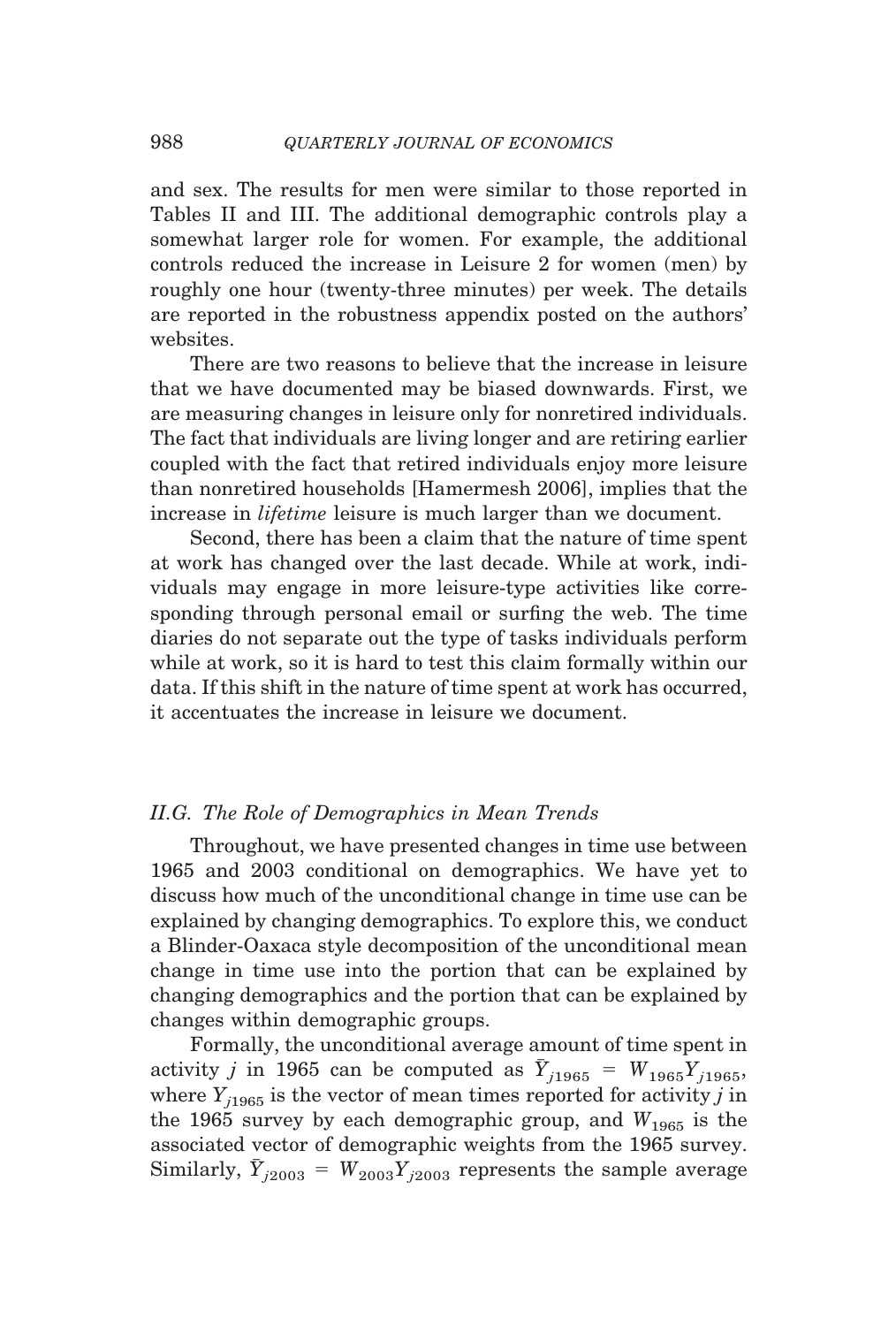reported for 2003. The change in the unconditional mean between  $1965$  and  $2003$  can be decomposed as:  $^{18}$ 

$$
\bar{Y}_{j2003} - \bar{Y}_{j1965} = W_{2003}Y_{j2003} - W_{1965}Y_{j1965} = (W_{2003} - W_{1965})Y_{j2003} \n+ W_{1965}(W_{j2003} - Y_{j1965}).
$$

The term  $(W_{2003} - W_{1965})Y_{j2003}$  represents the contribution to the total change due to evolving demographic weights and a fixed cross-demographic distribution of time allocation, while  $W_{1965}(Y_{i2003} - Y_{i1965})$  represents the contribution due to changes of time allocation within demographic cells at constant weights. An alternative would be to use the following decomposition:  $(W_{2003} - W_{1965})Y_{j1965} + W_{2003}(Y_{j2003} - Y_{j1965})$ . The two decompositions are reported in Table IV, Panels 1 and 2, respectively.

The first column of Table IV shows the unconditional change in time use for total market work, total nonmarket work, total child care, and Leisure 2. The second column reports the change that is due to changing demographics. The third column reports the change that is due to changes within demographic cells. Shifts in demographics add 2.6 to 4.0 hours per week to the overall change in market work. This in part reflects the fact that older and more-educated individuals work more hours in the market and that these segments are increasing their relative weights. This is offset by a decline in market work within each demographic group, leaving the overall unconditional change at minus 0.8 hours per week. The other time categories indicate only a modest role of changing demographics in explaining the overall trends in unconditional means. Much of the trend is due to within-demographic-cell changes rather than evolving demographics. This result will be echoed in the analysis of leisure dispersion in the next section. Note as well that the change in Leisure 2 due to changing demographic weights is larger in Panel 1. This reflects that leisure differences between demographic groups are larger in 2003 than in 1965, a point also developed in the next section.

<sup>18.</sup> Blinder-Oaxaca decompositions are typically reported using regression notation. Our demographic cell averages correspond to the coefficients in a regression of *Yj* on demographic-cell dummies for each survey year. The weights are the mean dummy variables within each survey.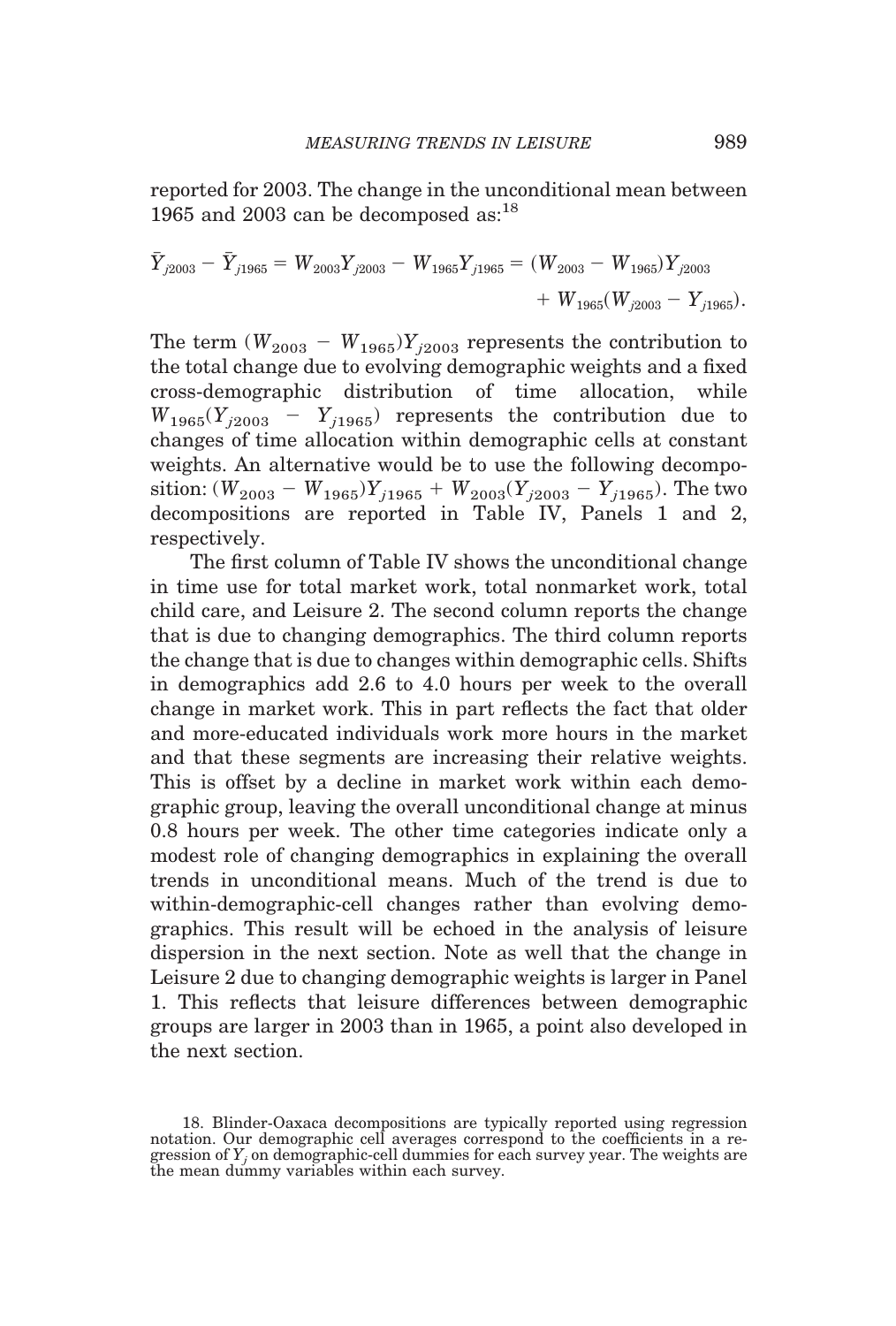

#### FIGURE II

Key Percentiles of Leisure 2 Distribution, Deviations from 1965 This figure plots the evolution of key percentiles of the cross-sectional distribution of Leisure 2 for the full sample, represented as differences from each percentile point's value in 1965. The percentile points represent the unconditional sample distribution in each year, unadjusted for demographic changes.

### III. LEISURE INEQUALITY

The previous section documented a mean decline in total work for both men and women over the last forty years. In this section, we consider how other moments of the leisure distribution evolved with the aim of documenting the evolution of leisure inequality. We show that the inequality in leisure increased both between and within educational categories.

The evolution of several key percentiles of the Leisure 2 distribution is depicted in Figure II. Specifically, for each year, we calculate the 10th, 25th, 50th, 75th, and 90th percentiles of Leisure 2, unconditional on demographics.<sup>19</sup> The figure depicts a general fanning out of the leisure distribution over the last forty years. Notice further that all of the percentile points of the leisure distribution, except the 10th, recorded increases between 1965

<sup>19.</sup> Later we examine how much of the change in the distribution of leisure can be explained by changing demographics. For an analysis of the changing distribution of Leisure 3, conditional on demographics, see Figure 5 of Aguiar and Hurst [2006].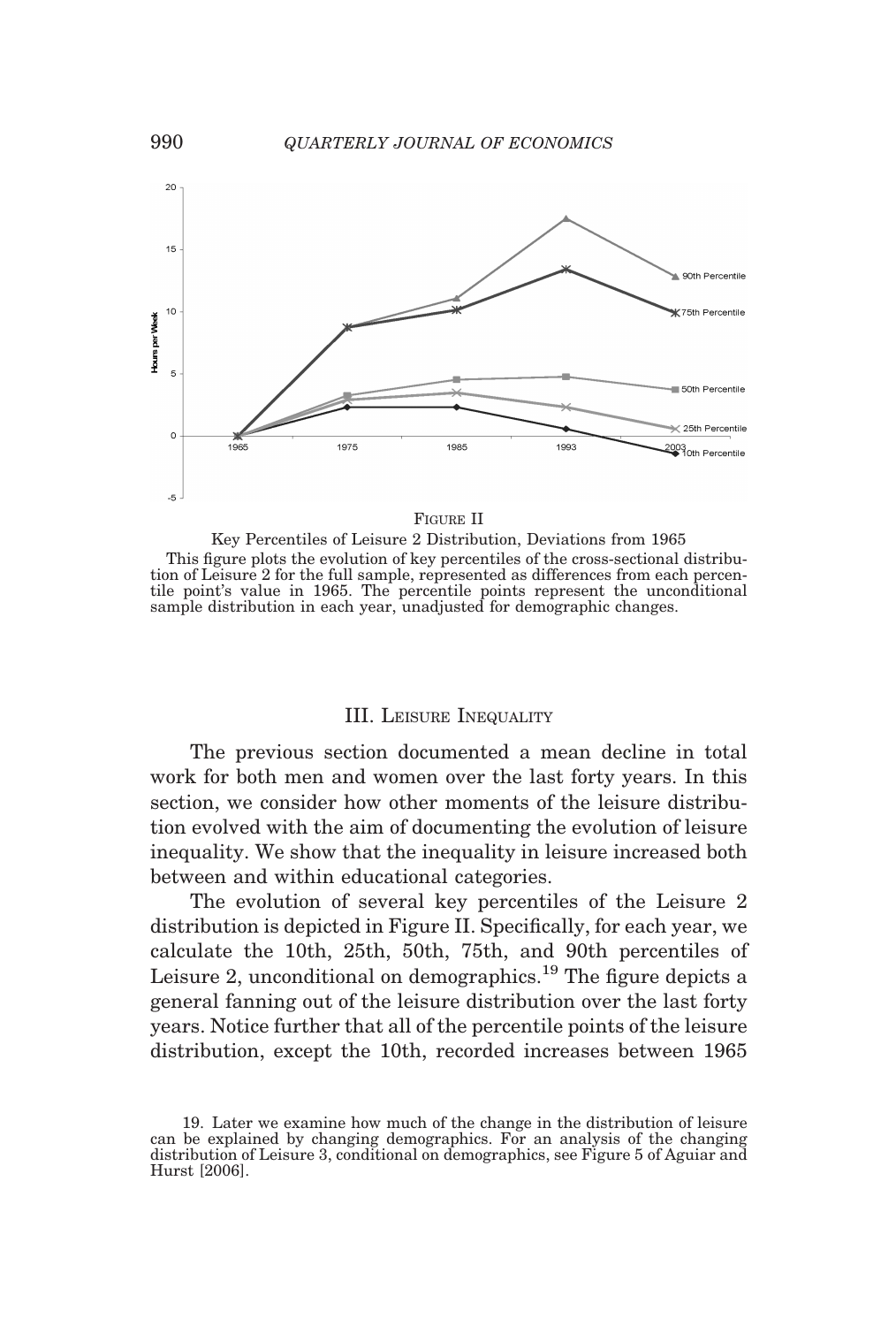

This figure plots the change at each percentile point of the Leisure 2 distribution between 1965 and 2003. The percentile points represent the unconditional full-sample distribution in each year, unadjusted for demographic changes.

and 2003. In other words, besides fanning out, the leisure distribution also shifted upwards.

Figure III plots the hour-per-week change in Leisure 2 for each percentile between 1965 and 2003. That is, for each percentile point, we subtract the hours per week of leisure in 1965 for a given percentile point from that percentile point's hours per week of leisure in 2003. The fact that Leisure 2 is bounded below by zero and above by the constraint of twenty-four hours in a day implies that changes in the extreme percentiles tend toward zero. As a result, the figure only depicts percentiles 5 through 95. Note that the percentiles refer to the sample distributions and the differences are not adjusted for demographics. The figure shows that the change in leisure time essentially increased linearly with the percentile of the leisure distribution. That is, the patterns depicted in Figure II are replicated throughout the entire leisure distribution.

To gain additional insight into the increasing dispersion, we examine the extent to which leisure has become more unequal between education groups. Table V reports the demographically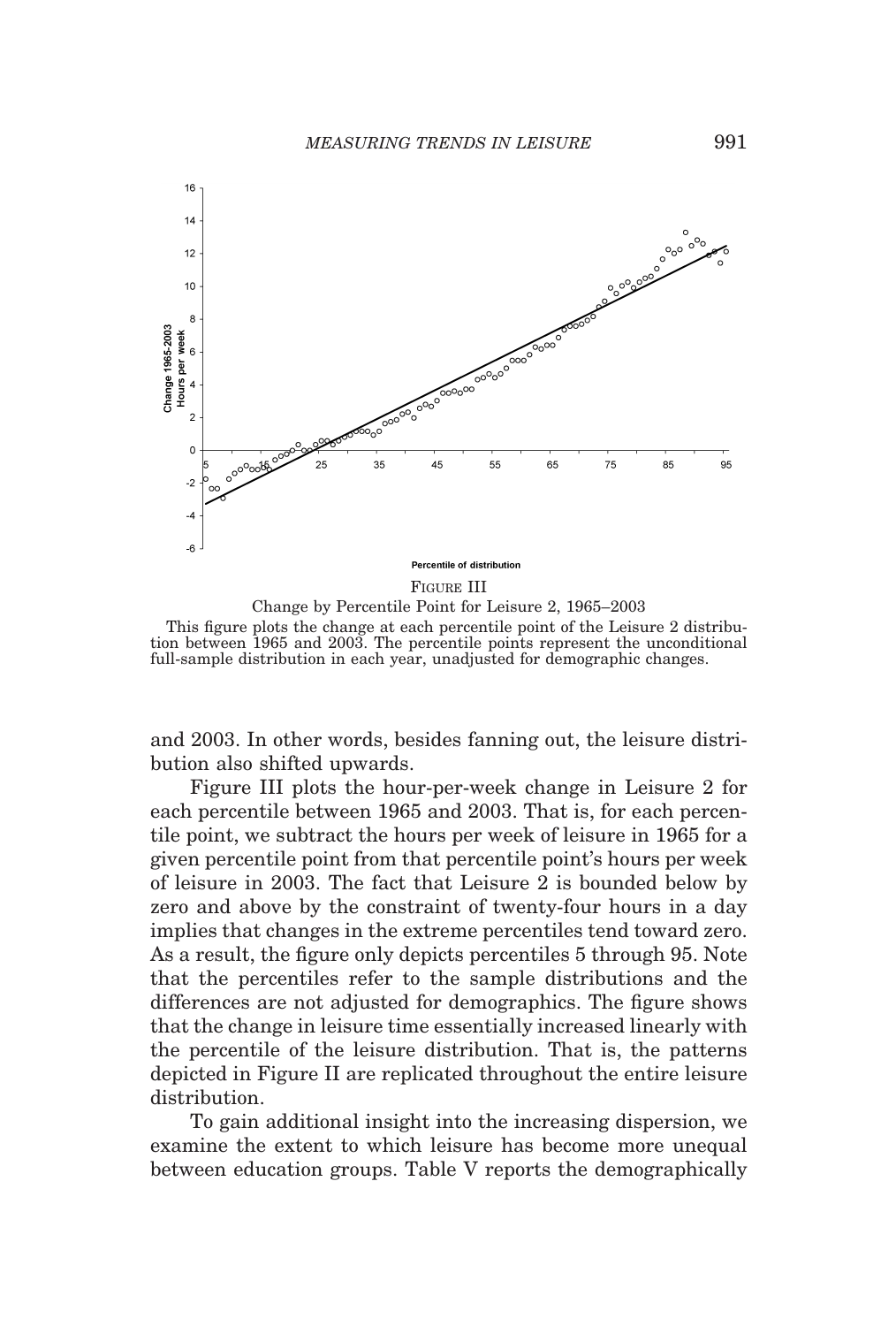|                               |                     |          |           |         | Means of time use |          |           |         |
|-------------------------------|---------------------|----------|-----------|---------|-------------------|----------|-----------|---------|
|                               |                     | Men      |           |         |                   | Women    |           |         |
| Year/Category                 | $<$ 12 <sup>a</sup> | 12       | $13 - 15$ | $16+$   | $<$ 12            | 12       | $13 - 15$ | $16+$   |
| Panel 1: Total market work    |                     |          |           |         |                   |          |           |         |
| 1965                          | 51.10               | 52.91    | 52.44     | 49.37   | 17.87             | 22.91    | 21.65     | 26.63   |
| 1985                          | 43.79               | 42.84    | 46.13     | 41.65   | 18.22             | 23.60    | 25.61     | 25.93   |
| 2003                          | 33.08               | 39.22    | 39.81     | 44.96   | 15.44             | 24.94    | 28.17     | 30.89   |
| Change 1965–2003              | $-18.02$            | $-13.69$ | $-12.63$  | $-4.41$ | $-2.43$           | 2.03     | 6.52      | 4.26    |
| Panel 2: Total nonmarket work |                     |          |           |         |                   |          |           |         |
| 1965                          | 9.49                | 9.11     | 9.71      | 10.61   | 36.28             | 33.42    | 32.01     | 29.33   |
| 1985                          | 13.76               | 13.39    | 14.04     | 14.89   | 28.89             | 27.54    | 26.84     | 24.79   |
| 2003                          | 12.92               | 13.59    | 13.26     | 13.73   | 26.18             | 22.61    | 20.56     | 20.82   |
| Change 1965–2003              | 3.43                | 4.48     | 3.55      | 3.12    | $-10.10$          | $-10.81$ | $-11.45$  | $-8.51$ |
| Panel 3: Leisure 2            |                     |          |           |         |                   |          |           |         |
| 1965                          | 104.12              | 101.66   | 99.21     | 101.64  | 105.70            | 101.82   | 102.47    | 101.77  |
| 1985                          | 106.94              | 107.53   | 105.03    | 107.02  | 113.16            | 108.66   | 107.09    | 105.99  |
| 2003                          | 116.34              | 108.94   | 105.42    | 101.44  | 113.58            | 108.13   | 105.20    | 103.10  |
| Change 1965–2003              | 12.22               | 7.28     | 6.21      | $-0.20$ | 7.88              | 6.31     | 2.73      | 1.33    |

| TABLE V |                                                        |
|---------|--------------------------------------------------------|
|         | MEANS OF TIME-USE CATEGORIES BY EDUCATIONAL ATTAINMENT |

This table reports the hours per week spent in different activities by education and sex category for 1965, 1985, and 2003. All means are calculated using fixed demographic weights, as described in the text. See Table I for sample restrictions and Table IX for definitions of activity categories.

a  $12$ , 12, 13–15, and 16+ indicate years of schooling.

adjusted time spent in market work, total nonmarket work, and Leisure 2 for men and women, broken down by educational attainment during 1965, 1985, and 2003. Our education categories are less than a high school diploma  $\langle 12 \rangle$ , a high school diploma or GED equivalent (12), some college (13–15), and a college degree or more  $(16+)$ . In 1965, men spent roughly fifty hours per week in market work, with little variation across educational categories. Moreover, in 1965, the time spent in leisure was similar as well. For example, men with less than a high school degree spent 104 hours per week in Leisure Measure 2 while college-educated men spent 102 hours per week.

For women, the college educated spent more hours in market work in 1965 (twenty-seven hours per week) relative to high school graduates (twenty-three hours per week) and high school dropouts (eighteen hours week). This pattern was reversed for nonmarket work, with college educated women performing seven hours less nonmarket work per week than high school dropouts. In terms of leisure, college educated women enjoyed the same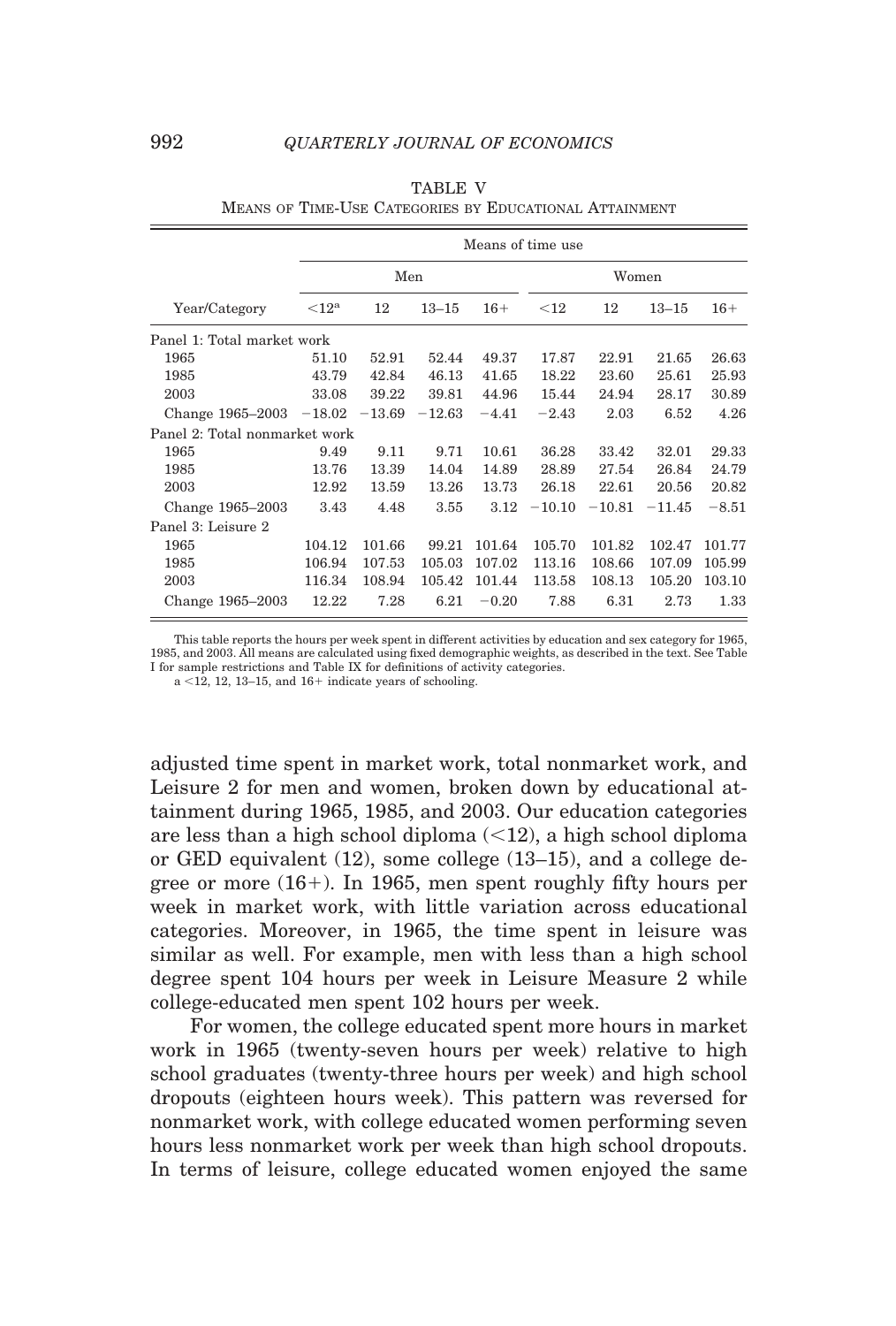leisure as high school graduates and four hours less leisure per week than high school dropouts, a pattern similar to that for men.

However, the rough equality in leisure time observed in 1965 disappeared over the subsequent four decades. Specifically, men with a college degree experienced no change in Leisure 2 between 1965 and 2003. Male high school dropouts, on the other hand, experienced an increase of 12.2 hours per week, and male high school graduates experienced an increase of 7.3 hours per week. The corresponding increase for female college graduates is 1.3 hours per week versus 7.9 hours per week for high school dropouts and 6.3 hours per week for high school graduates.

Table V indicates that this divergence in leisure time for both men and women is due primarily to differences in market work. Less-educated and highly educated males increased total nonmarket work hours by similar amounts between 1965 and 2003. Conversely, total market work hours fell by a much greater amount between 1965 and 2003 for less-educated males  $(-18.0$ for less than high school,  $-13.7$  for high school, and  $-4.4$  for college graduates). The net result is that leisure increased relatively more for less-educated men than was the case for their more highly educated counterparts due to a shift out of market work.

For women, high school dropouts experienced a decline of 10.1 hours per week in total nonmarket work versus 8.5 hours for college educated women. However, during this time period, total market work hours increased much more for highly educated females than for less educated females. Specifically, college graduates increased their total market work hours by 4.3 hours per week while high school graduates increased market work by 2.0 hours per week and those with less than a high school degree decreased market work by 2.4 hours per week.

We should note that the divergence in leisure times across education groups occurred primarily post 1985. Table VI illustrates this point by showing the difference in the change in Leisure 2 between individuals with a college education or more and the other three educational groups over the first half and then the latter half of our sample. Table VI pools together men and women. Between 1965 and 1985, respondents with less than a high school degree, a high school degree, and some college, experienced gains in leisure relative to college educated individuals of 0.5, 1.6, and 0.4 hours per week, respectively. These differences indicate that leisure gains were shared fairly evenly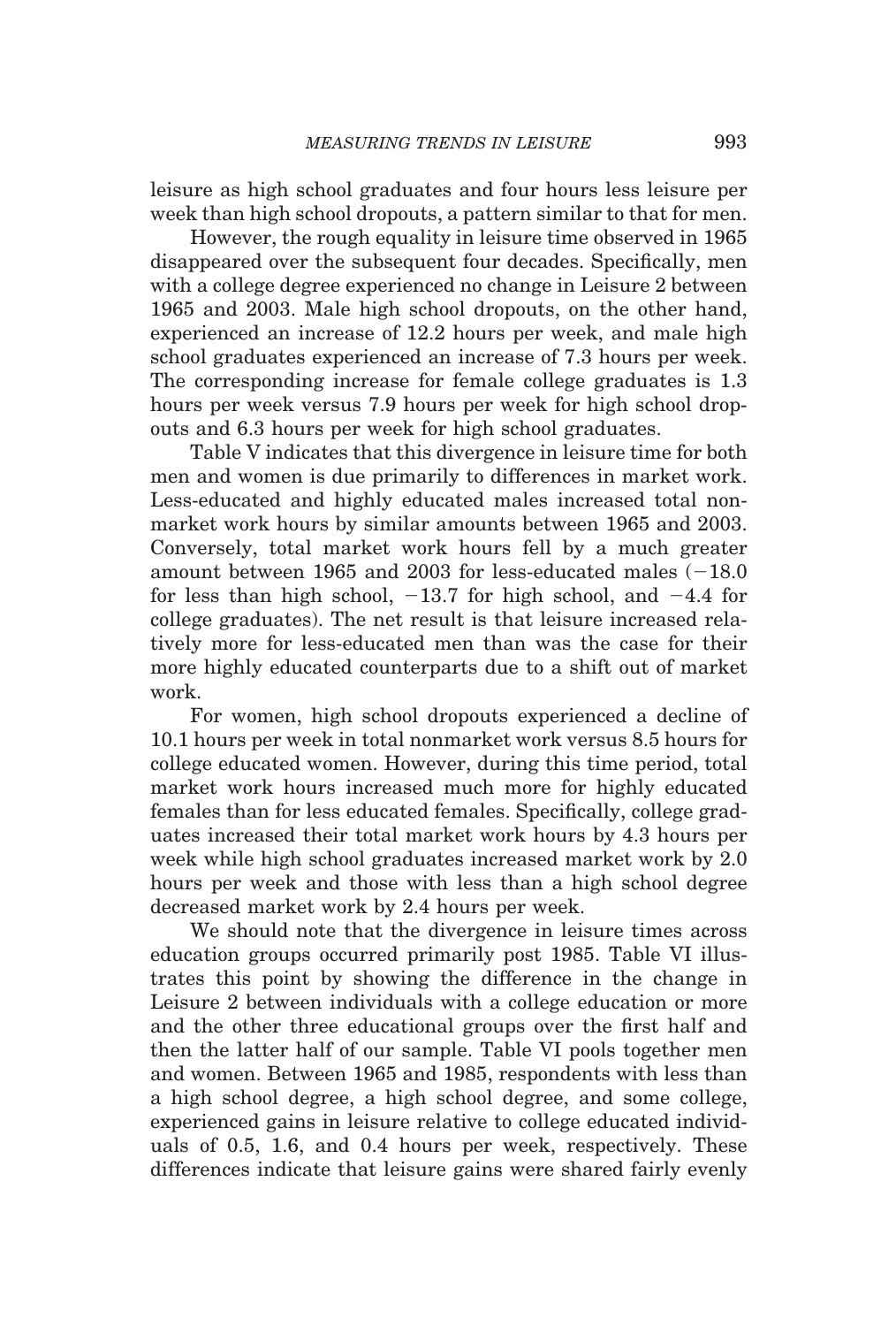| DIFFERENCES IN LEISURE MEASURE Z BETWEEN 1965 AND ZUU3<br>BY EDUCATIONAL ATTAINMENT |           |           |
|-------------------------------------------------------------------------------------|-----------|-----------|
| Educational comparison                                                              | 1985–1965 | 2003-1985 |
| Less than high school – college or more                                             | 0.49      | 8.86      |
| High school graduates – college or more                                             | 1.60      | 4.58      |
| Some college – college or more                                                      | 0.36      | 3.41      |

TABLE VI DIFFERENCES IN LEISURE MEASURE 2 BETWEEN 1965 AND 2003

This table reports the change in Leisure Measure 2 between 1965 and 1985 (column (1)) and 1985 and 2003 (column (2)) for all adults with less than high school (row 1), high school (row 2), and some college (row 2), minus the corresponding change over the respective time period for adults with a college education. All differences are calculated using fixed demographic weights, as described in the text.

across education groups in the first half of our sample. However, between 1985 and 2003, the relative gains in leisure over college educated individuals were 8.9, 4.6, and 3.4 hours per week, respectively, for individuals with less than a high school degree, a high school degree, or some college. This growing gap in leisure mirrors the well documented change in wages and consumption between education groups starting in the early 1980s (see Katz and Autor [1999] and Attanasio, Battistin, and Ichimura [2004] for wages and consumption, respectively). Specifically, the 1980s and 1990s were decades in which higher educated individuals experienced increases in wages and consumption relative to their less educated counterparts.<sup>20</sup> If leisure time has value, our results suggest that welfare calculations about the growing inequality based solely on changing incomes or changing expenditures may be incomplete.

One concern with the results regarding educational status is that the marginal high school graduate in 1965 differs from that in 2003. In particular, 73 percent of our sample in 1965 had a high school education or less, while the corresponding figure for 2003 is 42 percent. However, the percentiles presented in Figure II indicate that the growing inequality occurs throughout the distribution. Moreover, as a robustness exercise we have also split the sample in two at approximately the 70th percentile by education in 1965, 1985, and 2003. The dividing line corresponds to a high school degree in 1965 and some college in 1985 and 2003. We found that within the bottom 70 percentiles of the education

20. These results are consistent with those documented by Juhn, Murphy, and Topel [2002], who found that, starting in the early 1980s, low-wage men experienced declining hours of market work relative to high-wage men.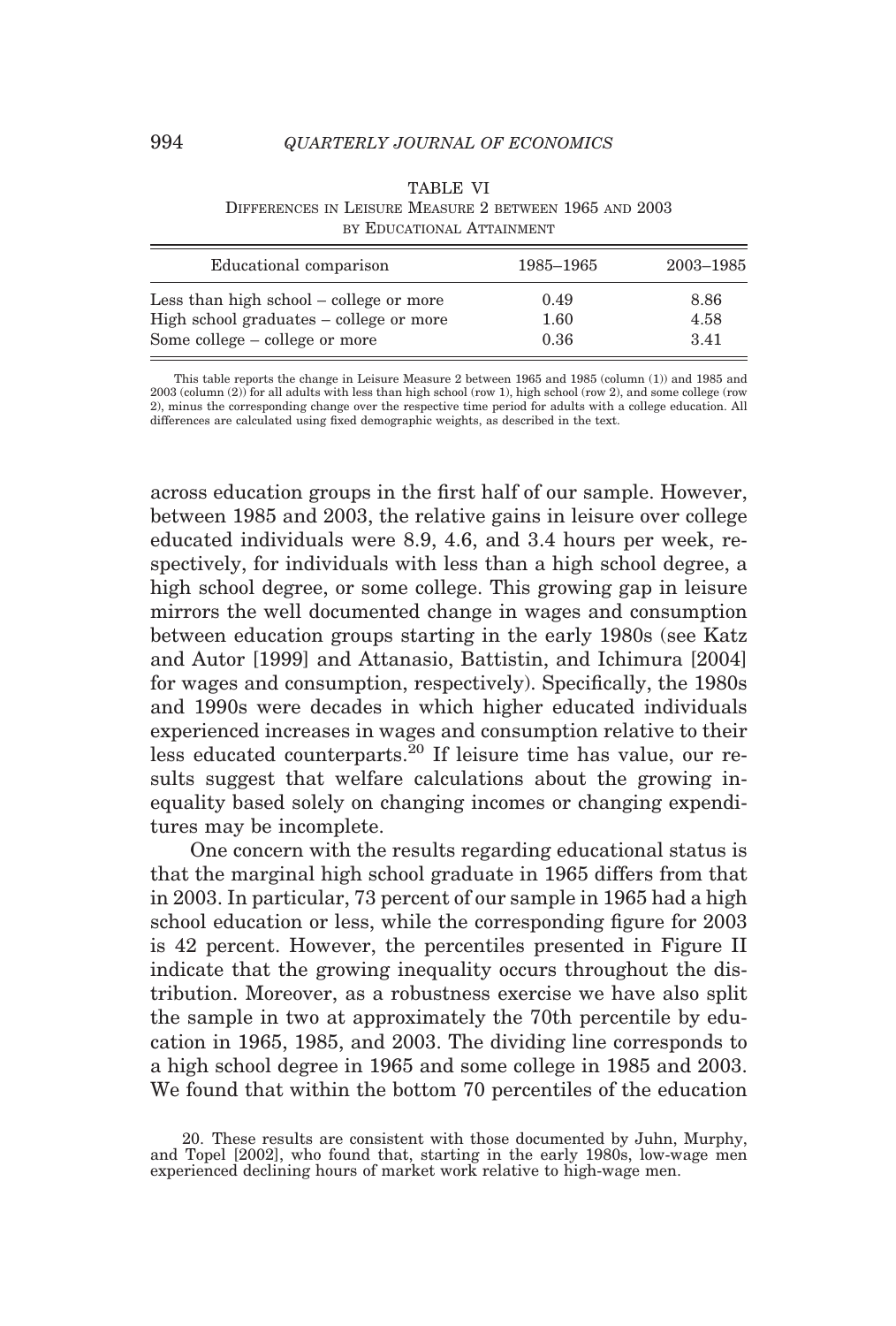|                            |         |         | Change in Leisure 2 between 1965 and 2003 |         |
|----------------------------|---------|---------|-------------------------------------------|---------|
| Category                   | ${<}12$ | 12      | $12 - 15$                                 | $16+$   |
| TV                         | 9.31    | 7.79    | 6.93                                      | 5.48    |
| Sleeping and personal care | 3.15    | 1.43    | 0.67                                      | $-1.44$ |
| All other leisure measures | 2.57    | 2.04    | 1.40                                      | 0.72    |
| Gardening and pet care     | 1.10    | 1.52    | 1.01                                      | 1.38    |
| Sports/sporting events     | 0.89    | 0.68    | 1.18                                      | 1.97    |
| Eating                     | $-1.58$ | $-0.04$ | 0.03                                      | 1.29    |
| Reading                    | $-2.74$ | $-3.16$ | $-2.84$                                   | $-3.46$ |
| Socializing                | $-2.79$ | $-3.52$ | $-4.05$                                   | $-5.39$ |
| All Leisure 2              | 9.91    | 6.74    | 4.33                                      | 0.56    |

TABLE VII CHANGES IN LEISURE 2 1965–2003, COMPONENT BREAKDOWN BY EDUCATION

This table reports the change in several subcategories of Leisure 2 between 1965 and 2003, broken down by educational attainment. All differences are calculated using fixed demographic weights, as described in the text.

 $a < 12$ , 12, 12–15, and 16+ indicate years of schooling.

distribution, leisure increased by 7.7 and 5.8 hours per week for men and women, respectively. The corresponding increases in leisure for individuals within the top 30 percentiles were 1.0 and 1.2 hours per week, respectively.<sup>21</sup> Again, most of the divergence was in the latter half of the sample. This confirms that the separation between educational categories is not simply a result of the changing composition of high school graduates.

In Table VII we explore whether there are differences between educational groups in terms of which leisure activities experienced the largest changes. Specifically, Table VII reports the 1965–2003 change in the major subcomponents of Leisure 2 broken down by educational attainment. The table indicates that all education groups increased television watching substantially. Those with less than a high school degree increased their television watching by 9.3 hours per week. The corresponding number for high school graduates was 7.8 hours per week. Perhaps surprisingly, given the small overall increase in Leisure 2, college graduates increased their television watching by 5.5 hours per week. This increase in time spent watching television for highly educated individuals was offset by a decline in the time spent socializing and reading of 5.4 and 3.5 hours per week, respec-

<sup>21.</sup> See the robustness appendix, available on the authors' web sites, for full details of how the sample was split.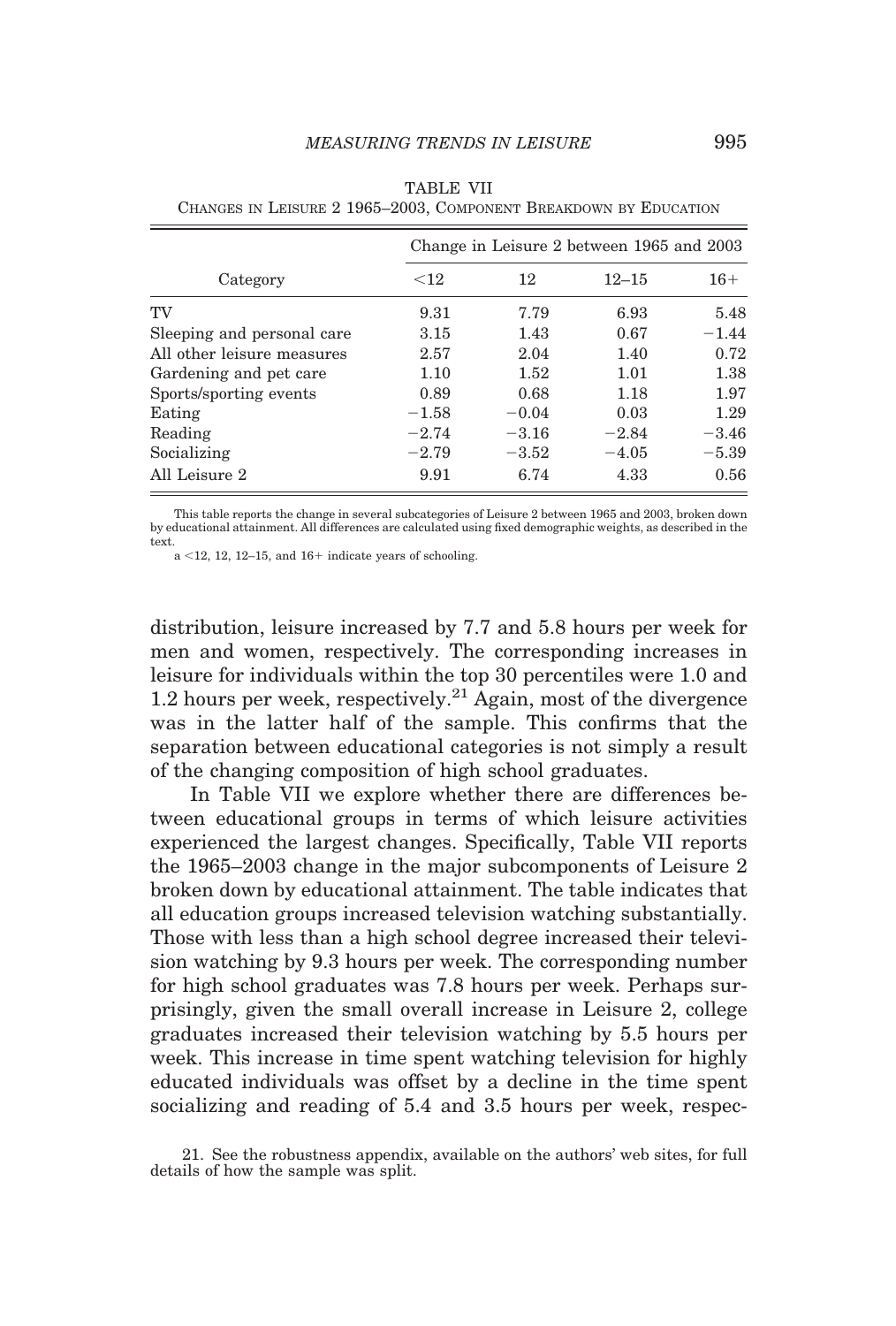

This figure plots the change at each percentile point of the Leisure 2 distribution between 1965 and 2003, broken down by educational attainment. The percentile points represent the unconditional distribution of the respective subsample in each year, unadjusted for demographic changes.

tively. The net result was only a 0.6 hour per week increase in Leisure 2 for college graduates between 1965 and 2003. The other educational categories also experienced significant declines in the time spent reading and socializing, although these declines were smaller than those for college graduates and smaller than the corresponding categories' increase in time spent watching television. The most educated respondents also recorded declines of 1.4 hours per week in sleeping and personal care, compared to an increase of 3.2 hours per week for this category among high school dropouts. Conversely, highly educated individuals increased the time they spent eating while less-educated individuals experienced a decline in time spent on this activity.

Aside from a growing inequality between educational groups, Figure IV shows that there has also been a growing inequality within educational groups. Figure IV replicates Figure III but breaks the sample down by educational attainment. Specifically, we compare the change in leisure by percentile for the sample of respondents within each of our four educational groups. The figure indicates that the positive correlation between changes in leisure time and the initial level of leisure time occurs within each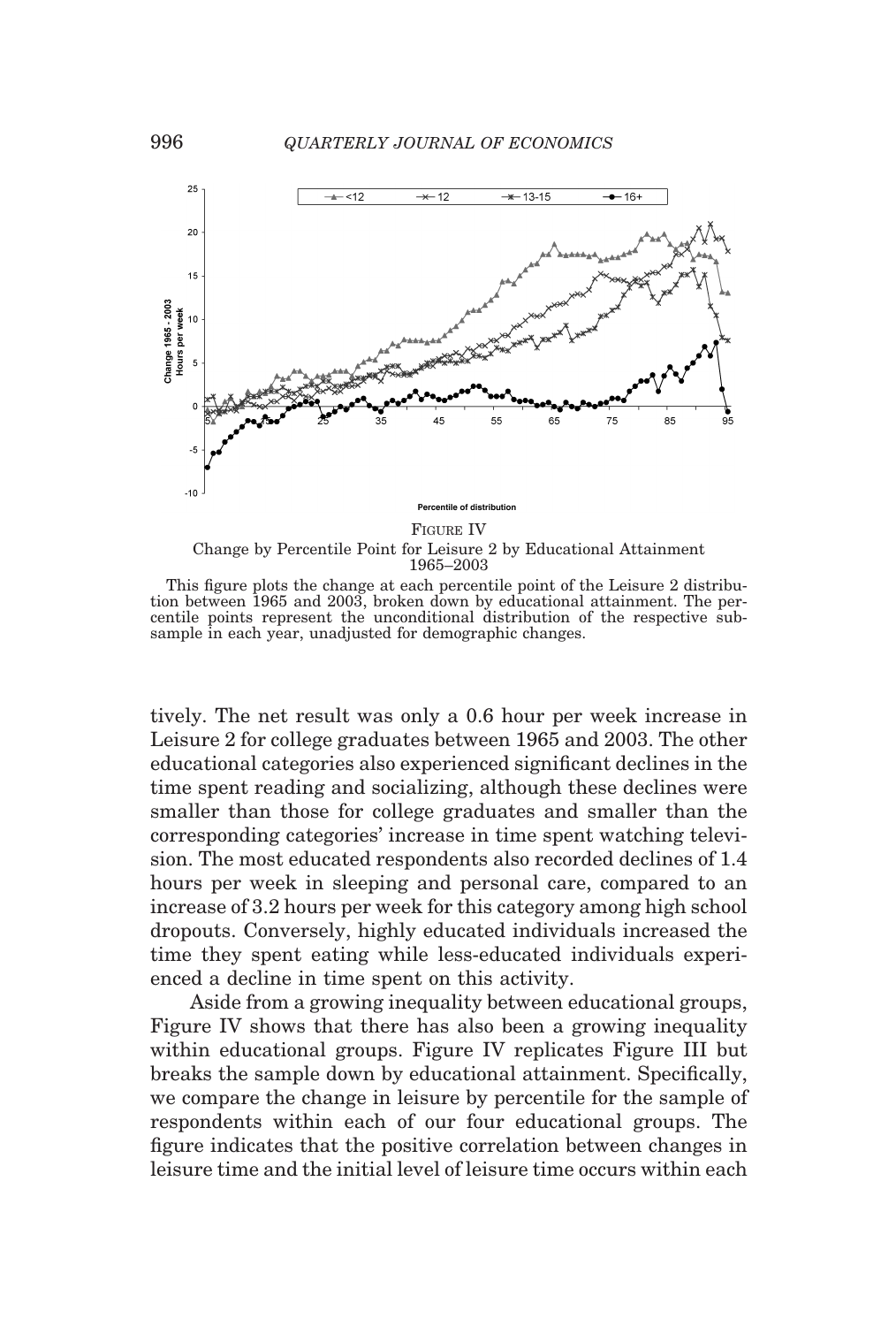educational category. The figure also indicates that the pattern is more pronounced for those with less education.

To further explore what is driving the growing dispersion in leisure, we perform a decomposition using the methodology of Juhn, Murhpy, and Pierce [1993], henceforth JMP, which examined the changing wage distribution. In particular, let  $Y_{it}$  denote the amount of time allocated to Leisure 2 in survey year *t* for respondent *i*. The cross-sectional variation can be jointly explained by demographics,  $X$ , and a residual term,  $u_{it}$ :

$$
(1) \t Y_{it} = X_{it} \beta_t + u_{it}.
$$

Our *X* controls include dummy variables for the corresponding interactions between age, sex, education, and fertility. In particular, we include seventy-two dummy variables that correspond to the seventy-two demographic cells discussed in Section II used to compute our demographically adjusted weights.<sup>22</sup> The elements of  $\beta_t$ , therefore represent demographic cell means.<sup>23</sup> We run this regression separately using data from each year of our sample.

To briefly review the methodology of JMP, changes in the distribution of  $Y_{it}$  can be attributed to changes in demographic composition  $(X_{it})$ , changes in cell-means  $(\beta_t)$ , or changes in the residual variation. If we let  $\theta_{it}$  represent individual  $i$ 's percentile in the residual distribution, and  $F_t$  the residual distribution function at time *t*, then  $u_{it} = F_t^{-1}(\theta_{it} | \hat{X}_{it})$ . We define  $\bar{\beta}$  to be the mean of Leisure 2 by demographic cell for the entire sample. That is,  $\beta$ is the vector of coefficients on the dummy variables from a regression that pools together all years of the sample. Similarly,  $\bar{F}(\cdot | X_{it})$  is the cumulative distribution function for the residuals pooled across all years. Then, by definition,

(2) 
$$
Y_{it} = X_{it} \bar{\beta} + \bar{F}^{-1}(\theta_{it}|X_{it}) + X_{it}(\beta_t - \bar{\beta}) + (F_t^{-1}(\theta_{it}|X_{it})) - \bar{F}^{-1}(\theta_{it}|X_{it})).
$$

Let  $Y_{it}^1 \equiv X_{it} \bar{\beta} + \bar{F}^{-1}(\theta_{it}|X_{it})$ . Note that this is the prediction

22. The conclusions are unchanged if we exclude the 1993 survey so as to include a richer set of controls in our  $\bar{X}$  vector (such as marital status, the number of children, and the age of children).

<sup>23.</sup> The coefficient vector from a regression like (3.1) in a standard JMP decomposition is often referred to as "prices" given that the typical application is a wage regression and the coefficients therefore represent the price of particular attributes represented by *X*. However, in our context of leisure time, "cell-means" is a more appropriate term for the coefficients on the dummy variables.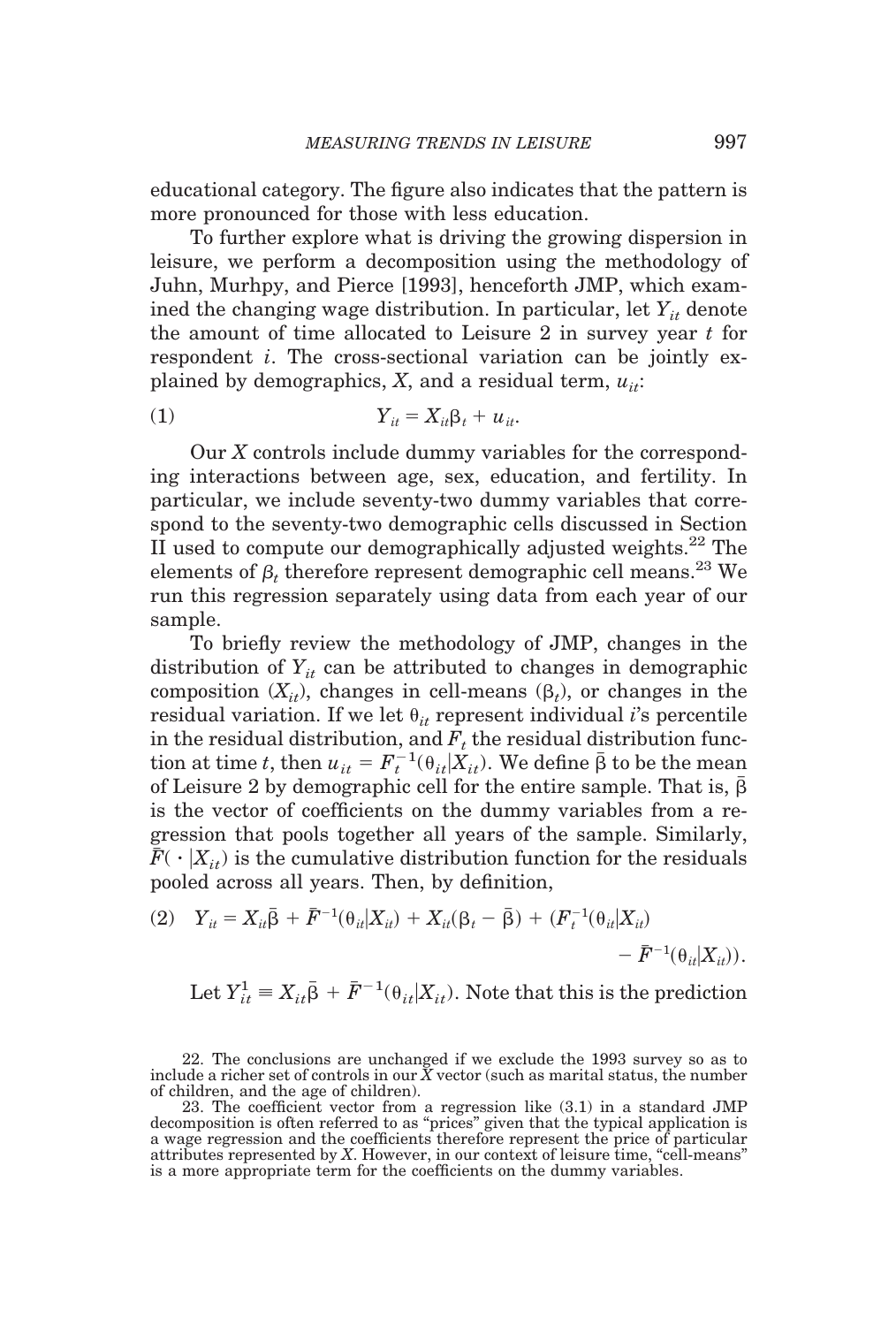|                                       |              | Decomposition             |               |               |
|---------------------------------------|--------------|---------------------------|---------------|---------------|
| Distribution percentile<br>comparison | Total change | Demographic<br>quantities | Cell<br>means | Unobservables |
| Panel 1: 1965–2003                    |              |                           |               |               |
| $90 - 10$                             | 14.23        | $-0.76$                   | 2.70          | 12.29         |
| $90 - 50$                             | 9.10         | $-0.19$                   | 0.67          | 8.63          |
| $50 - 10$                             | 5.13         | $-0.57$                   | 2.03          | 3.67          |
| Panel 2: 1965–1985                    |              |                           |               |               |
| $90 - 10$                             | 8.75         | $-1.14$                   | 0.57          | 9.32          |
| $90 - 50$                             | 6.53         | $-0.32$                   | $-0.41$       | 7.27          |
| $50 - 10$                             | 2.22         | $-0.82$                   | 0.99          | 2.05          |
| Panel 3: 1985–2003                    |              |                           |               |               |
| $90 - 10$                             | 5.48         | 0.38                      | 2.13          | 2.97          |
| $90 - 50$                             | 2.57         | 0.13                      | 1.08          | 1.36          |
| $50 - 10$                             | 2.92         | 0.25                      | 1.05          | 1.62          |

| TABLE VIII                                     |  |
|------------------------------------------------|--|
| JUHN-MURPHY-PIERCE DECOMPOSITION OF THE CHANGE |  |
| IN THE LEISURE 2 DISTRIBUTION                  |  |

This table reports the change in the cross-sectional distribution of Leisure 2 between 1965 and 2003 (Panel 1), between 1965 and 1985 (Panel 2), and between 1985 and 2003 (Panel 3). The cross-sectional distribution is measured by the 90 –10 percentile difference (row 1 in each panel), the 90 –50 percentile difference (row 2), and the 50 –10 percentile difference (row 3). The changes in these percentile comparisons, not adjusting for any demographics, are shown in column (1). The portion of the unadjusted change attributed to changing demographic quantities is reported in column (2). The portion of the unadjusted change attributed to changing demographic cell means is reported in column (3). The last column is the remaining change attributed to unobservables. The details of the methodology are described in the text.

of Leisure 2 for a respondent with characteristics  $X_{it}$  and a relative residual  $\theta_{it}$  using the average cell means  $\bar{\beta}$  and the average residual distribution,  $\bar{F}$ . Changes in the moments of this series over time are driven by changes in observed demographics,  $X_{it}$ . The series  $Y_{it}^2 \equiv X_{it}\beta_t + \bar{F}^{-1}(\theta_{it}|X_{it}) = Y_{it}^1 + X_{it}(\beta_t - \bar{\beta})$  contains the additional variation due to changes in the cell means over time. Finally, the series  $F_t^{-1}(\theta_{it}|X_{it}) - \bar{F}^{-1}(\theta_{it}|X_{it})$  represents changes in the distribution of unobservables.

Table VIII reports how much of the change in the crosssectional distribution of Leisure 2 is attributable to each of these components. Panel 1 reports the forty-year changes between 1965 and 2003 while Panels 2 and 3 look at the first and last twentyyear subsamples, respectively. Each panel reports the decomposition of the change over time in the difference between the 90th and 10th percentiles, the 90th and 50th percentiles, and the 50th and 10th percentiles. The first column reports the total change. Taking the first row, the 90–10 differential increased by 14.2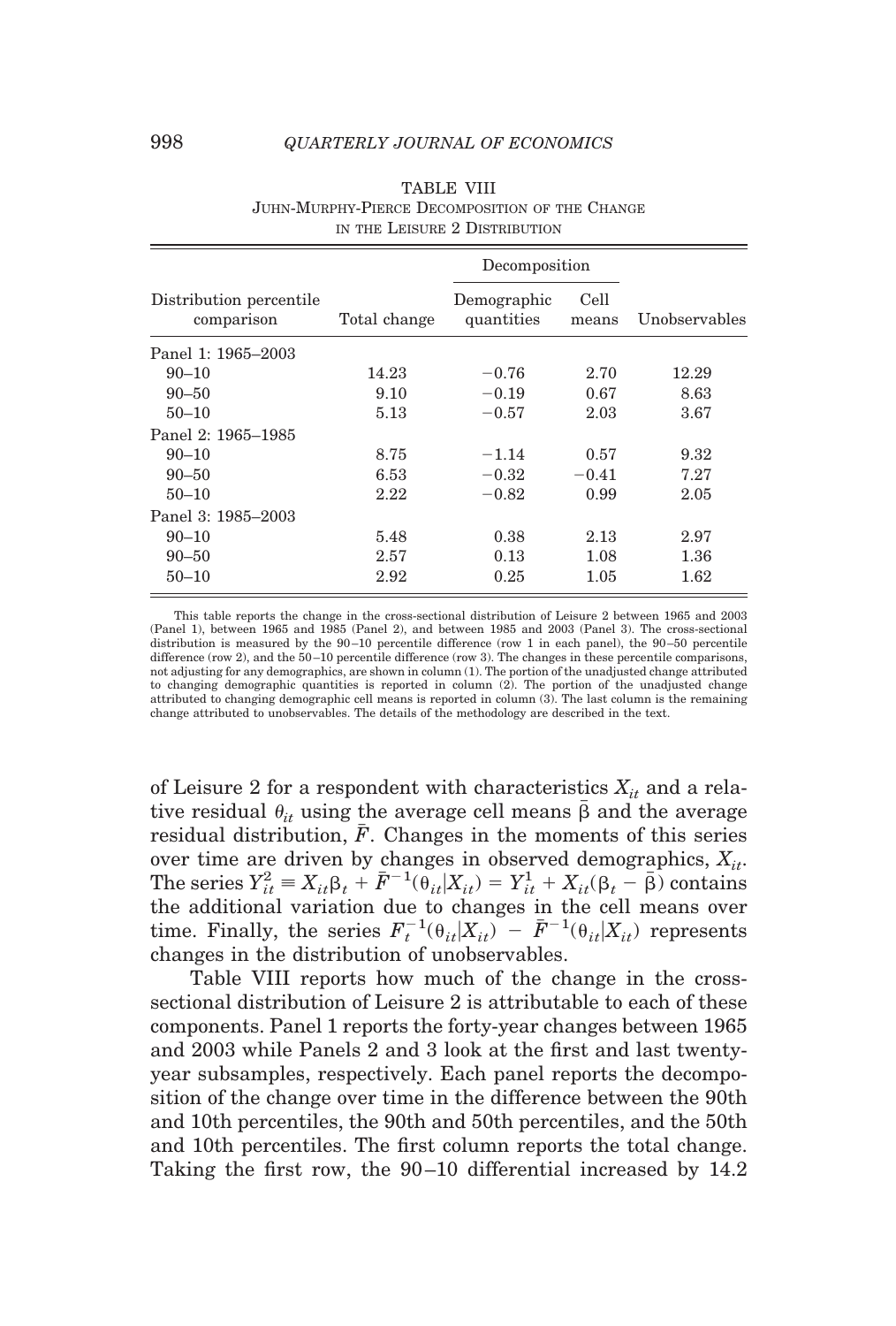hours per week between 1965 and 2003. Demographics, as captured by  $Y_{it}^1$  defined earlier, predict a change of  $-0.8$  hours per week, as reported in the second column. The fact that changes to demographic quantities explains little of the change in leisure inequality is reminiscent of the Blinder-Oaxaca decompositions of changes in means presented in Table IV. The third column reports the change in the  $90-10$  differential for  $Y_{it}^2$  once we subtract the second column's change in  $Y_{it}^1$ . This term represents the additional contribution to dispersion due to changes in cell means and totals 2.7 hours per week. The remainder, 12.3 hours per week, is attributed to unobservables and represents the bulk of the total change. A similar pattern is repeated for the other measures of cross-sectional dispersion. The one subperiod for which the change in between-group means plays a substantial role is the period 1985–2003. As discussed earlier this is the subperiod during which educational differences in leisure became prominent. For this period, roughly 40 percent of the increased dispersion represented in each of the three measures can be attributed to changing demographic-group means.

#### IV. DISCUSSION AND CONCLUSION

In this paper, we have documented that the amount of leisure enjoyed by the average American has increased substantially over the last forty years. This increase is observable across a number of subsamples. In particular, women have increased their market labor force participation while at the same time enjoying more leisure. Moreover, the increase in leisure time occurred during a period in which average market work hours were relatively constant.

Our results also document a dramatic increase in the dispersion of leisure. Much of this dispersion occurred within demographic groups, but some can be attributed to differences across educational groups. In particular, we find that less-educated adults have increased their relative consumption of leisure, particularly in the last twenty years. This corresponds to a period in which wages and consumption expenditures increased faster for highly educated adults. This divergence suggests a different relationship between income and leisure in the cross-section compared to the time-series. In the first part of the paper, we documented a large increase in leisure over the last forty years, potentially suggesting that higher income implies greater leisure.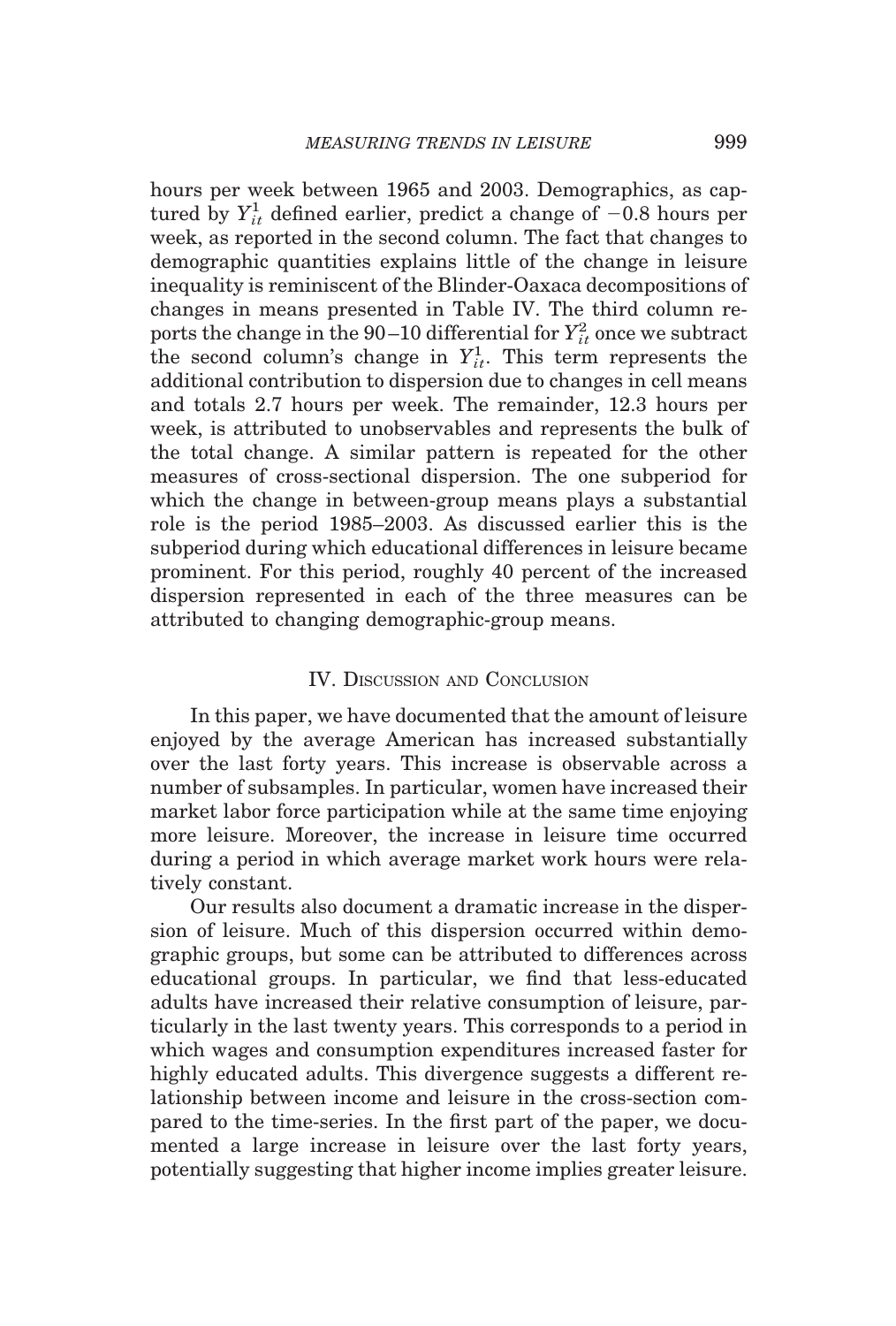However, the recent divergence in leisure between educational groups suggests that, cross-sectionally, lower incomes imply more leisure. These trends are coupled with the fact that the early time-use surveys (particularly the ones from 1965 and 1985) suggest that leisure is invariant to education in the cross section. The larger increase in leisure for less-educated adults is an empirical implication that any quantitative model should match.

Our evidence on leisure dispersion has a parallel in the longer run trends in market labor supply. Costa [2000] documents that low-wage workers reduced their market work hours relative to high-wage workers between the 1890s and 1991. In particular, at the turn of the twentieth century, low-wage workers worked longer hours than high-wage workers. This differential disappeared by the early 1970s, and during the last thirty years high-wage workers supplied relatively more market hours. Similarly, we find small differences in leisure across educational categories in 1965 and a sharp relative increase in leisure favoring less educated adults over the subsequent forty years.

We acknowledge that any definition that distinguishes "leisure" from "work" is a matter of judgment. Some work activities may generate direct utility, whether at a formal job or while cooking and shopping. Similarly, such leisure activities as reading a book or watching TV may add to one's human capital or be directly job related and therefore be considered market substitutes. Our response to this ambiguity has been to present a wide range of evidence. The decline in home production and the timeseries and cross-sectional patterns in leisure are generally robust to these variations. Regardless of one's preferred definition of leisure, the fact remains that large changes have occurred in the allocation of time over the last forty years. Many of these changes concern activities away from the market, making conclusions drawn solely from observations on market work hours potentially misleading.

The present study focuses exclusively on the United States. There are studies that compare the United States and Europe at a point in time (for example, see Freeman and Schettkat [2005] and Ragan [2006]). However, to our knowledge, there are no other research papers using data from other countries that perform a time-series analysis similar to the one above. One country that has conducted a consistent time-use survey during the last forty years is Norway. According to published Norwegian statistics, between 1971 and 2000, Norwegian men and women increased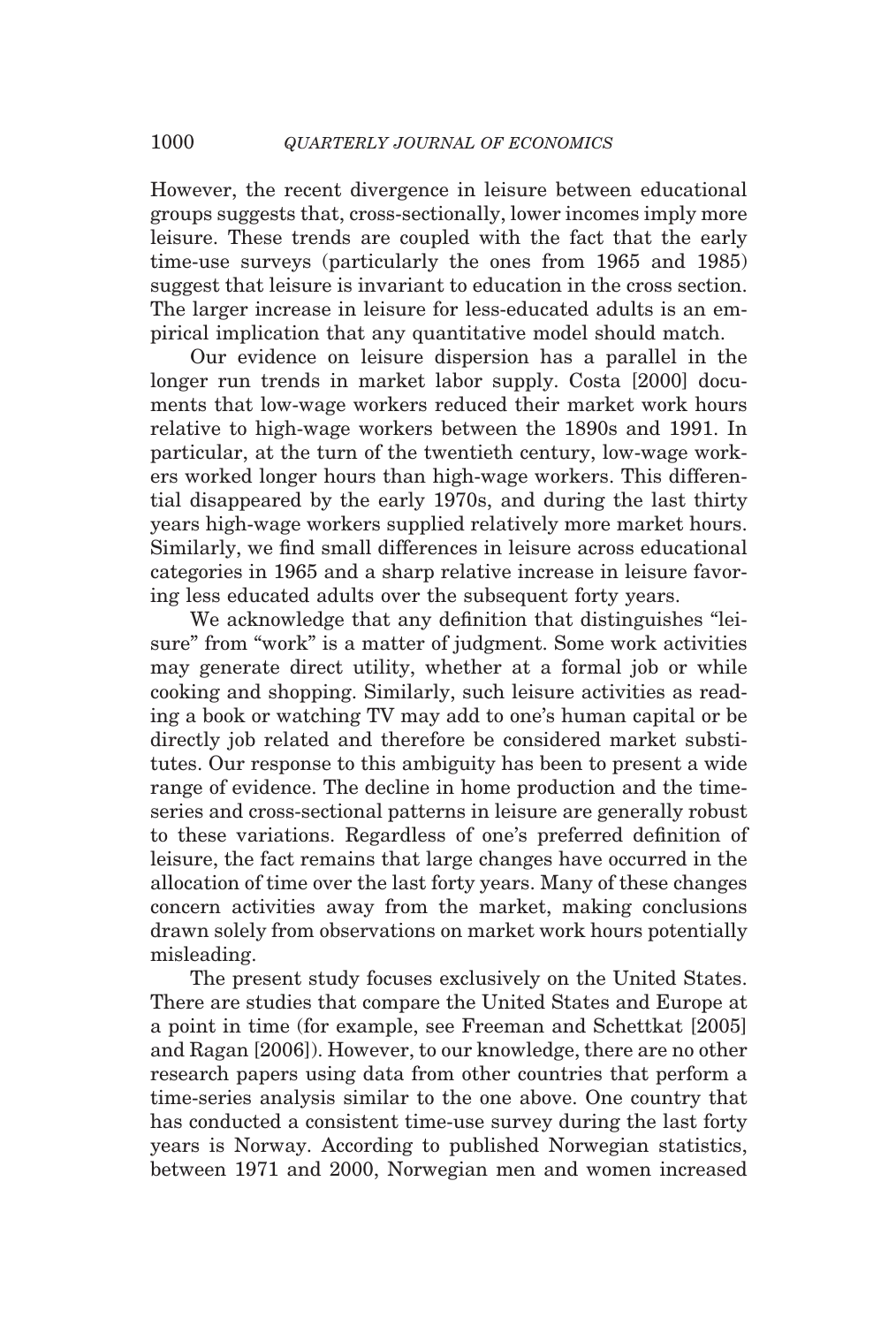their "leisure" by roughly seven and eight hours per week, respectively.24 These findings are similar to the results we documented for the United States. How changes in the time spent in leisure experienced in the United States compares to changes in the time spent in leisure in a broad group of other industrialized countries remains an important area for future research.

#### **APPENDIX**

We use the following time-use surveys: 1965–1966 Americans' Use of Time; 1975–1976 Time Use in Economics and Social Accounts; 1985 Americans' Use of Time; 1992–1994 National Human Activity Pattern Survey; and 2003 American Time Use Survey. All of our data, codebooks, and programs used to create the time-use categories for this paper are available on our data webpage (http://troi.cc.rochester.edu/~maguiar/timeuse\_data/ datapage.html). The programs include a detailed description of how we took the raw data from each of the time-use surveys and created consistent measures for each of the time-use categories across the different surveys. The website also includes an online appendix that contains several additional robustness exercises that supplement those reported in the text.

All surveys used a twenty-four-hour recall of the previous day's activities to record time diary information. All surveys save 1975 collect diaries for only one individual per household. The 1975 survey collects diaries for both spouses of married households. Later, we briefly summarize the other salient features of these surveys.

The 1965–1966 Americans' Use of Time was conducted by the Survey Research Center at the University of Michigan. The survey sampled one individual per household in 2,001 households in which at least one adult person between the ages of nineteen and sixty-five was employed in a nonfarm occupation during the previous year. This survey does not contain sampling weights, so we weight each respondent equally (before adjusting for the day of week of each diary). Of the 2,001 individuals, 776 came from Jackson, Michigan. The time-use data were obtained by having respondents keep a complete diary of their activities for a single twenty-four-hour period between November 15 and December 15,

<sup>24.</sup> See statistics published by Statistics Norway found at http://www.ssb.no/ english/subjects/00/02/20/tidsbruk\_en.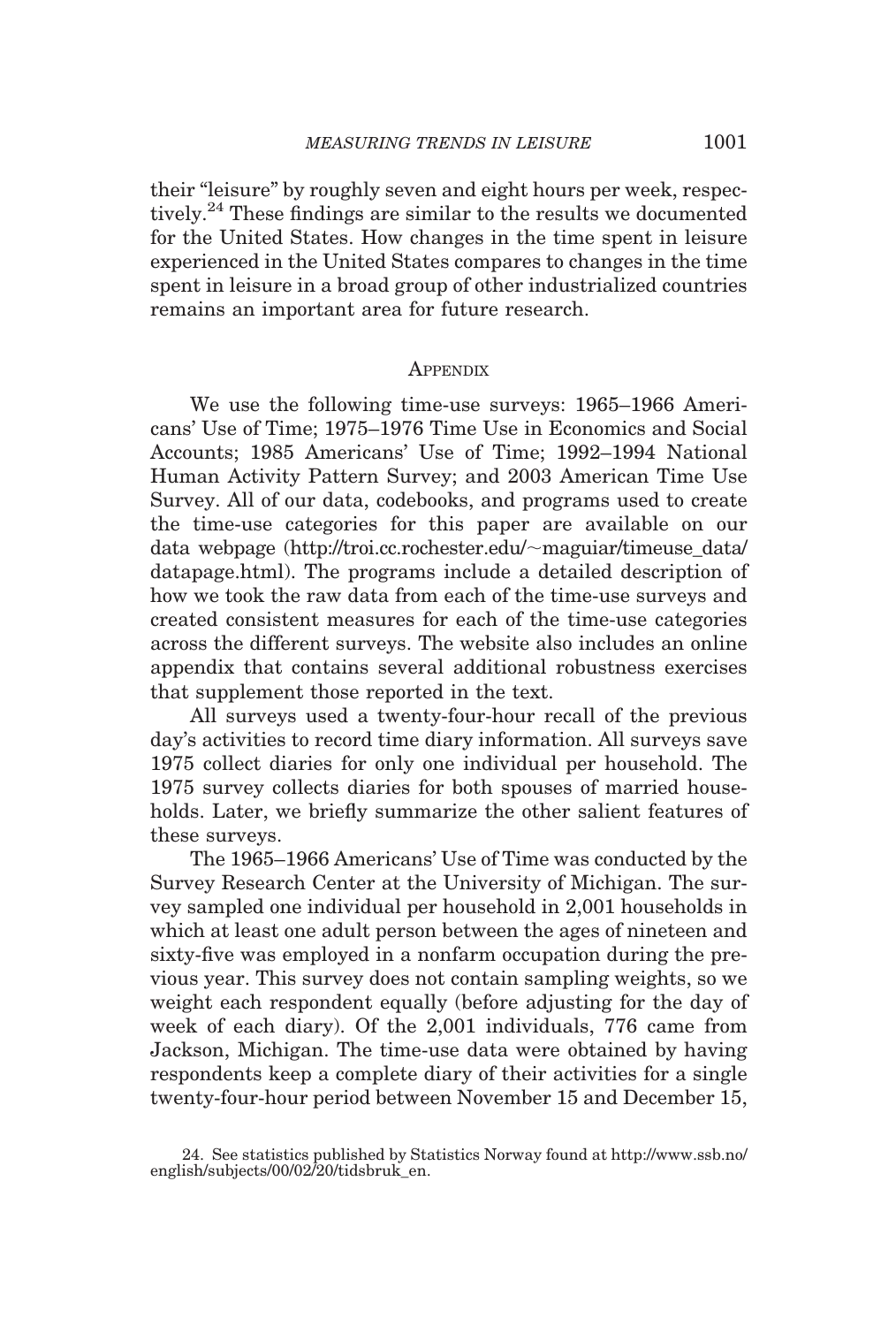1965, or between March 7 and April 29, 1966. In our analysis, we included the Jackson, Michigan, sample. However, we redid our main analysis excluding the Jackson sample, and the results are robust to this exclusion. We also explored whether the weeks for which diaries were collected in 1965 are representative of the entire year. We find that the major trends are robust to this potential "seasonal" effect. The details of this robustness exercise are reported in the online appendix.

The 1975–1976 Time Use in Economic and Social Accounts was also conducted by the Survey Research Center at the University of Michigan. The sample was designed to be nationally representative excluding individuals living on military bases. Unlike any of the other time-use studies, the 1975–1976 study sampled multiple adult individuals in a household (as opposed to a single individual per household). The sample included 2,406 adults from 1,519 households. The 1975–1976 survey collected up to four diaries for each respondent over the course of a year. However, the attrition rate for the subsequent rounds was high, and we therefore restrict the sample to the first round conducted in the fall of 1975.

The 1985 Americans' Use of Time survey was conducted by the Survey Research Center at the University of Maryland. The sample of 4,939 individuals was nationally representative with respect to adults over the age of eighteen living in homes with at least one telephone. The survey sampled its respondents from January 1985 through December 1985.

The 1992–1994 National Human Activity Pattern Survey was conducted by the Survey Research Center at the University of Maryland and was sponsored by the United States Environmental Protection Agency. The sample was designed to be nationally representative with respect to households with telephones. The sample included 9,386 individuals, of whom 7,514 were individuals over the age of eighteen. The survey randomly selected a representative sample for each three-month quarter starting in October of 1992 and continuing through September of 1994. For simplicity, we refer to the 1992–1994 survey as the 1993 survey (given that the median respondent was sampled in late 1993). This survey contained the least detailed demographics of all the time-use surveys we analyzed. Specifically, the survey reports the respondent's age, sex, level of educational attainment, race, labor force status (working, student, retired, etc.), and parental status.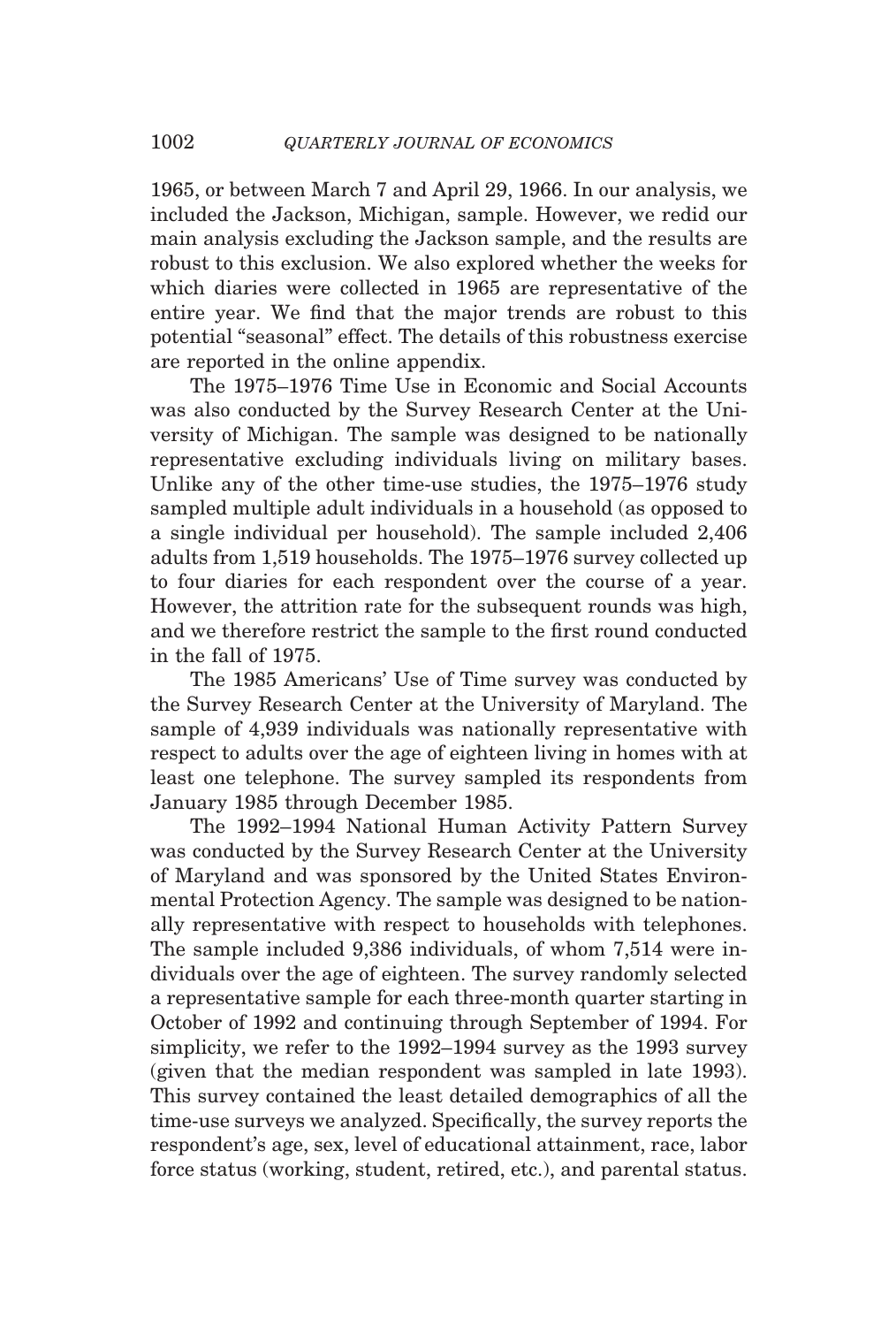Unfortunately, the survey does not report the respondent's marital status or the number of children present in the household.

The 2003 American Time Use Survey (ATUS) was conducted by the U.S. Bureau of Labor Statistics (BLS). Participants in ATUS, which includes children over the age of fifteen, are drawn from the existing sample of the Current Population Survey (CPS). The individual is sampled approximately three months after completion of the final CPS survey. At the time of the ATUS survey, the BLS updated the respondents' employment and demographic information. Roughly 1,700 individuals completed the survey each month, yielding an annual sample of over 20,000 individuals.

We restrict our sample to include only those household members between the ages of twenty-one and sixty-five and who are not retired or students and who had a complete twenty-four-hour time diary. Additionally, all individuals in our sample must have had nonmissing values for age, education, sex, and the presence of a child. This latter restriction was relevant for only eleven individuals in 1965, two individuals in 1975, thirty-five individuals in 1985, and twenty-four individuals in 1993. The restriction that all individuals had to have a complete time diary was also innocuous. Only forty-three individuals in 1965, one individual in 1975, and three individuals in 1985 had a time diary in which total time across all activities summed to a number other than twenty-four hours. In total, our sample included 27,133 individuals. In Table I, the sample sizes, given our sample restrictions, are shown for each time-use survey. In the appendix of Aguiar and Hurst [2006], we document that the demographic composition of the time use surveys are similar to that of the Panel Study of Income Dynamics (PSID), once similar sample restrictions are made.

One challenge in comparing the time use data sets with each other is the fact that the surveys report time use at differing levels of aggregation. This is particularly true for the 2003 survey compared to the earlier surveys (which used a similar activity lexicon). Table I shows the number of different time use subcategories that are reported in the raw data of each of the surveys. For example, each survey prior to 2003 includes roughly ninety different subcategories of individual time use. The 2003 survey includes over 400 different subcategories of individual time use.

To create consistent measures of time use over time across the surveys, we worked with the raw data at the level of subcategories. In order to render our analysis tractable (and to mitigate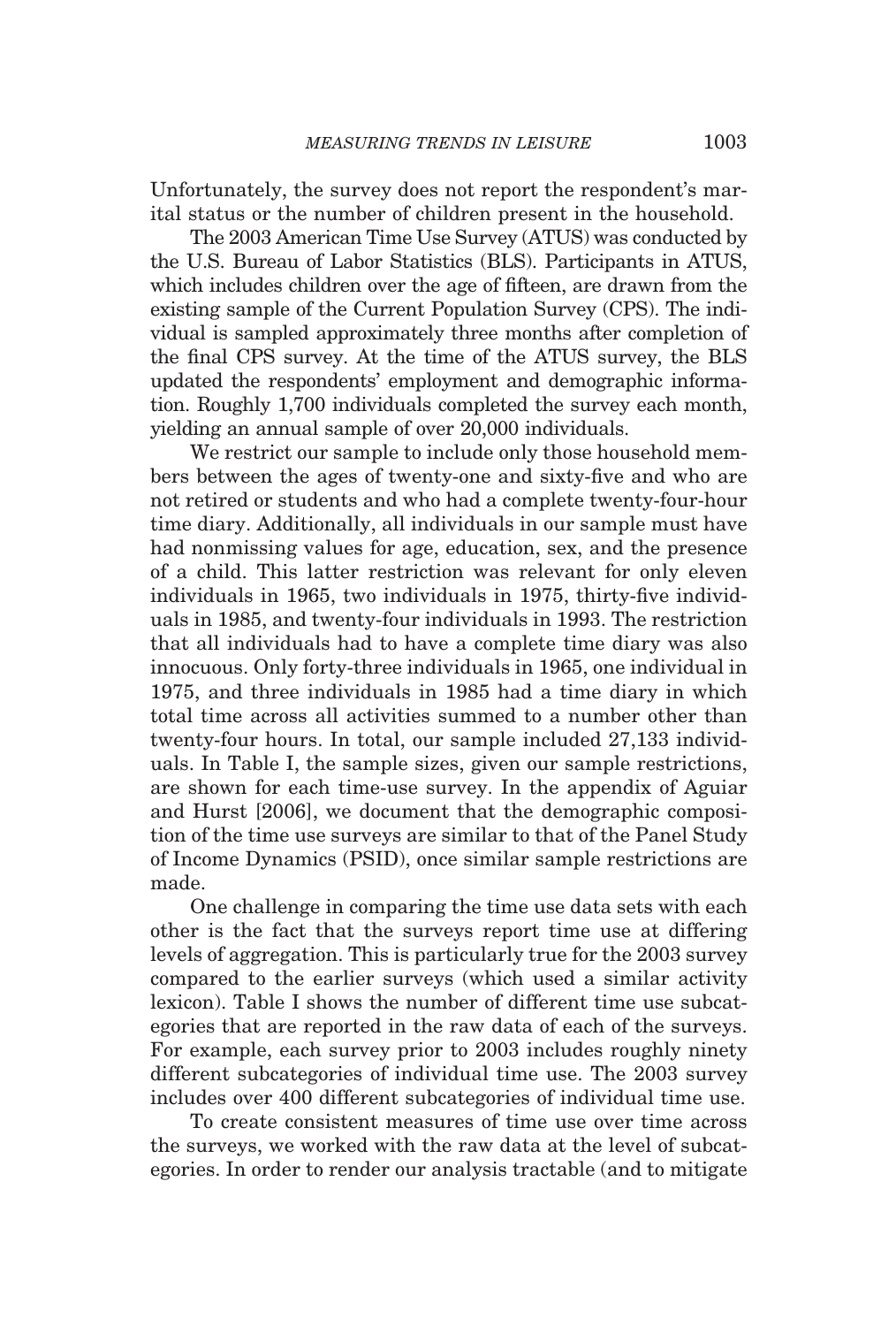| TABLE IX                        |
|---------------------------------|
| <b>TIME-USE CLASSIFICATIONS</b> |

| Time use classification                  | Examples of activities included                                                                                                                                                                                                     |
|------------------------------------------|-------------------------------------------------------------------------------------------------------------------------------------------------------------------------------------------------------------------------------------|
|                                          |                                                                                                                                                                                                                                     |
| Core market work                         | Work for pay, main job (including time spent working at home);<br>work for pay, other jobs                                                                                                                                          |
| Total market work                        | Core market work plus other work-related activities such as<br>commuting to/from work; meals/breaks at work; searching for<br>a job; applying for unemployment benefits                                                             |
| Core nonmarket work                      | Food preparation; food presentation; kitchen/food cleanup;<br>washing/drying clothes; ironing; dusting; vacuuming; indoor<br>cleaning; indoor painting; etc.                                                                        |
| Shopping/obtaining<br>goods and services | Grocery shopping; shopping for other goods; comparison<br>shopping; clipping coupons; going to bank; going to post<br>office; meeting with lawyer; going to veterinarian; etc.<br>(excluding any time spent acquiring medical care) |
| Total nonmarket work                     | Core nonmarket work plus shopping/obtaining goods and<br>services plus all other home production including: vehicle<br>repair; outdoor repair; outdoor painting; yard work; pet care;<br>gardening; etc.                            |
| Education                                | Taking classes for degree; personal interest courses; homework<br>for coursework; research for coursework; etc.                                                                                                                     |
| Sleeping                                 | Sleeping; naps                                                                                                                                                                                                                      |
| Personal care                            | Grooming; bathing; sex; going to the bathroom; etc. (excluding)<br>any time spent on own medical care)                                                                                                                              |
| Own medical care                         | Visiting doctor's/dentist's office (including time waiting);<br>dressing wounds; taking insulin; etc.                                                                                                                               |
| Eating                                   | Eating meals at home; eating meals away from home; etc.                                                                                                                                                                             |
| Primary child care                       | Breast-feeding; rocking a child to sleep; general feeding;<br>changing diapers; providing medical care to child; grooming<br>child; etc.                                                                                            |
| Educational child care                   | Reading to children; teaching children; helping children with<br>homework; attending meetings at a child's school; etc.                                                                                                             |
| Recreational child care                  | Playing games with children; playing outdoors with children;<br>attending a child's sporting event or dance recital; going to<br>the zoo with children, taking walks with children; etc.                                            |
| Sports/exercise                          | Playing sports; attending sporting events; exercise                                                                                                                                                                                 |
| TV                                       | Watching television                                                                                                                                                                                                                 |
| Entertainment (not TV)                   | Going to movies and theater; listening to music; computer use<br>for leisure                                                                                                                                                        |
| Socializing                              | Attending/hosting social events; playing games; telephone calls                                                                                                                                                                     |
| Reading                                  | Reading books, magazines; personal mail; personal email                                                                                                                                                                             |
| Gardening/pet care                       | Caring for lawn, garden, houseplants, and pets                                                                                                                                                                                      |
| Hobbies                                  | Arts and crafts; collecting; playing musical instrument                                                                                                                                                                             |
| Religious/civic activities               | Religious practice/participation; fraternal organizations;<br>volunteer work; union meetings; AA meetings; etc.                                                                                                                     |

classification issues across the surveys), we aggregated an individual's time allocation into twenty-one categories described in Table IX. Travel time associated with each activity is embedded in the total time spent on the activity.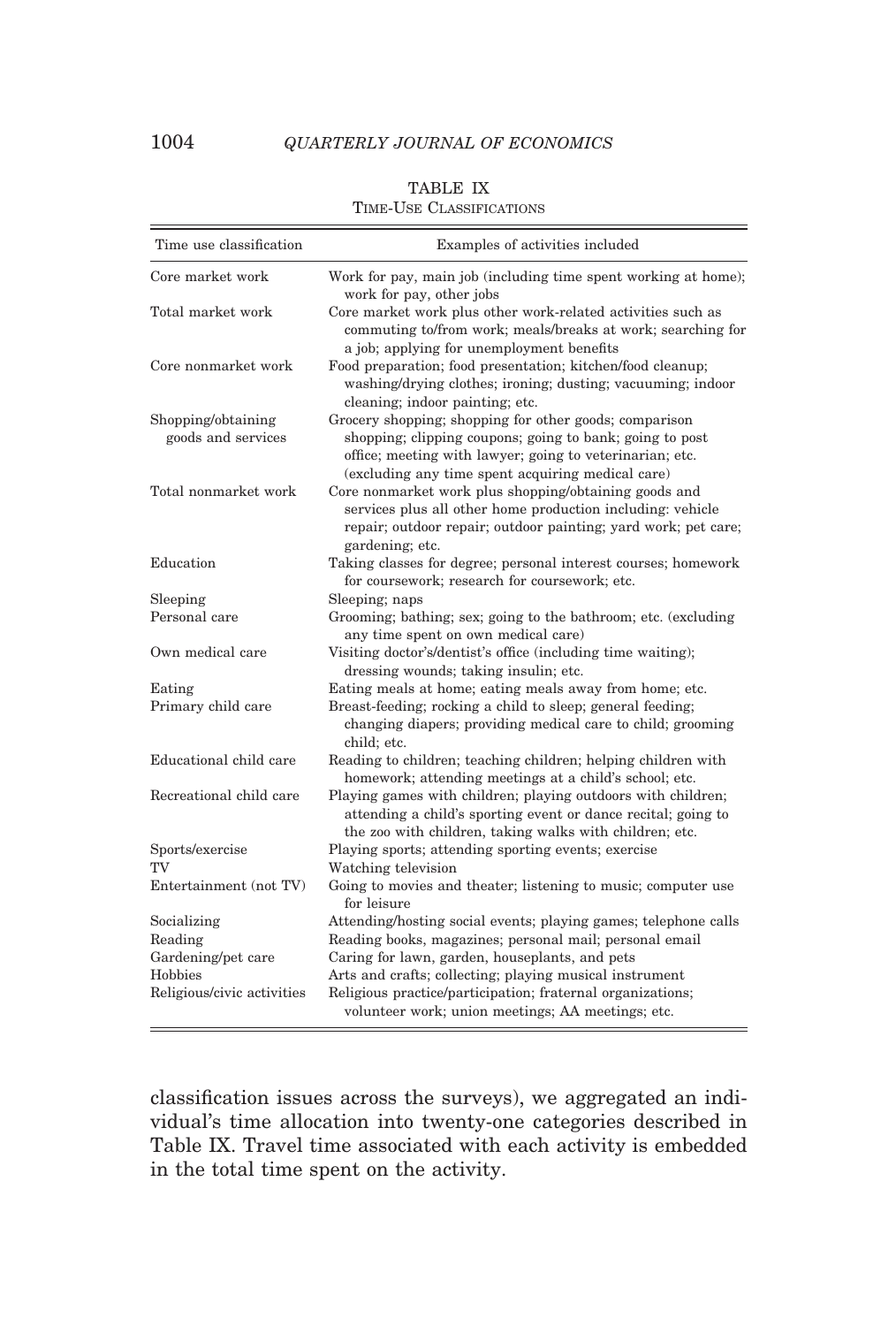The raw time-use data in each of the surveys are reported in units of "minutes per day" (totaling 1,440 minutes a day). We converted the minute-per-day reports to hours per week by multiplying the response by seven and dividing by sixty. When presenting the means from the time-use data within each demographic cell, we weighted the data using the sampling weights within each of the time-use surveys. The weights account for differential response rates to ensure the samples are nationally representative. We adjusted weights so that each day of the week and each survey are equally represented.

DEPARTMENT OF ECONOMICS, UNIVERSITY OF ROCHESTER

GRADUATE SCHOOL OF BUSINESS, UNIVERSITY OF CHICAGO, AND NATIONAL BUREAU OF ECONOMIC RESEARCH

#### **REFERENCES**

- Aguiar, Mark, and Erik Hurst, "Measuring Trends in Leisure: The Allocation of Time Over Five Decades," NBER Working Paper No. 12082, 2006.
- Attanasio, Orazio, Erich Battistin, and Hidehiko Ichimura, "What Really Happened to Consumption Inequality in the US?," NBER Working Paper No. 10339, 2004.
- Basu, Susanto, and Miles Kimball, "Long Run Labor Supply and the Elasticity of Inter-Temporal Substitution for Consumption," University of Michigan Working Paper, 2002.
- Becker, Gary, "A Theory of the Allocation of Time," *Economic Journal,* LXXV (1965), 493–517.
- Bianchi, Suzanne, "Maternal Employment and Time With Children: Dramatic Change or Surprising Continuity?," *Demography*, XXXVII (2000), 401-414.
- Bianchi, Suzanne, Melissa Milkie, Liana Sayer, and John Robinson, "Is Anyone Doing the Housework? Trends in the Gender Division of Household Labor," *Social Forces,* LXXIX (2000), 191–228.
- Biddle, Jeff, and Daniel Hamermesh, "Sleep and the Allocation of Time," *Journal of Political Economy,* XCIX (1990), 922–941.
- Costa, Dora, "The Wage and the Length of the Work Day: From the 1890s to 1991," *Journal of Labor Economics,* XVIII (2000), 156 –181.
- Egerton, Muriel, Kimberly Fisher, and Jonathan Gershuny, "American Time Use 1965–2003: The Construction of a Historical Comparative File, and Consideration of its Usefulness in the Construction of Extended National Accounts for the USA," Institute for Social and Economic Research Working Paper No. 20065-28, 2006.
- Freeman, Richard, and Ronald Schettkat, "Marketization of Household Production and the EU-US Gap in Work," *Economic Policy*, XLI (2005), 5–39.
- Gali, Jordi, "Trends in Hours, Balanced Growth, and the Role of Technology in the Business Cycle," *Federal Reserve Bank of St. Louis Review,* LXXXVII (2005), 459 – 486.
- Ghez, Gilbert, and Gary Becker, *The Allocation of Time and Goods over the Life Cycle* (New York, NY: Columbia University Press, 1975). Gottschalk, Peter, and Susan Mayer, "Changes in Home Production and Trends in
- Economic Inequality," in *The New Economics of Rising Inequality,* Daniel Cohen, Thomas Piketty, and Gilles Saint-Paul, eds. (Oxford: Oxford University Press, 2002).
- Hamermesh, Daniel, "The Time and Timing Costs of Market Work and their Implications for Retirement," IZA Discussion Paper No. 2030, 2006.